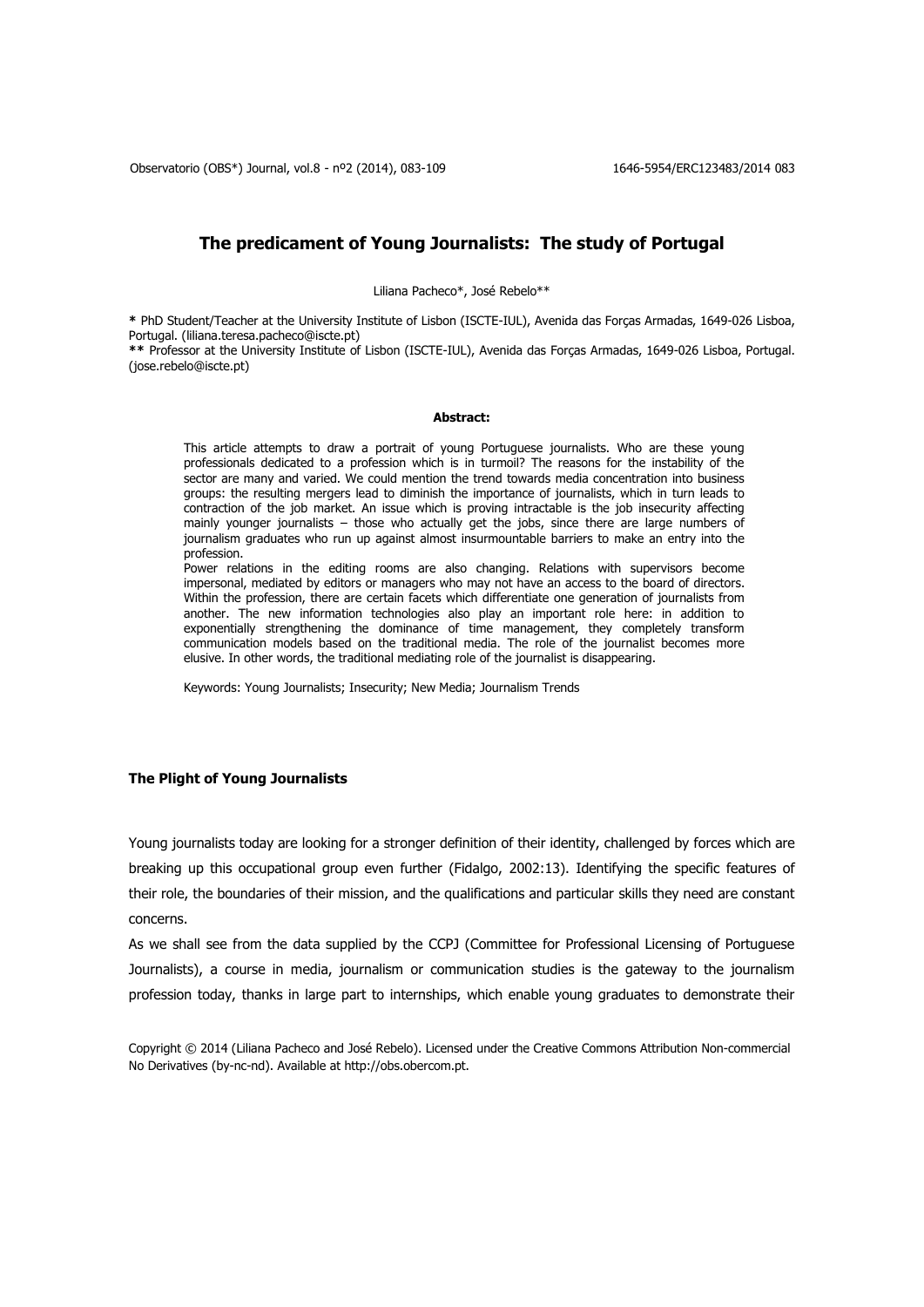abilities and be introduced to the work of the editing room. These courses, for which there are many applicants every year, seemed to offer salvation for the human and social sciences departments in the universities.

Journalistic training is often criticised by editors and media bosses. However, as Arnaud Gonzague argues in an article in which he discusses schools of journalism, it is increasingly necessary nowadays to have a degree in order to obtain work, despite the fact that journalism schools, in his opinion, produce clones.<sup>1</sup> While the academy continues to insist on courses which focus on reflexivity and professional ethics, media organisations and firms value other skills more highly in journalism applicants, such as the ability to produce a large amount of work very quickly. In a study in which he interviewed 60 media bosses on what characteristics were most desirable in an aspiring journalist, Jorge Pedro Sousa reached the following conclusions: "Almost all newspaper bosses (as the low standard deviations show) prefer journalists whose basic higher education is directly related to the field in which they intend to specialize (economics, sport, political science, etc.), provided that that degree is subsequently combined with a postgraduate qualification in journalism which is either generic (in the various different media) or specialized (television journalism, radio journalism, etc.). Even so, it is curious that these interviewees valued higher degrees in the journalist's future specialist area more highly than generic courses in journalism or communication studies. In any event, a degree qualification in any field comes out better than occupational training in journalism following secondary education. These results open up new opportunities for higher education institutions which wish to set up graduate  $-$  and particularly postgraduate  $-$  programmes in journalism.<sup>2</sup> Journalists' working conditions have deteriorated in recent years (Correia, 2006). As in other professions, it is the younger journalists who are most affected. José Rebelo wrote that "yesterday, perhaps precipitately, everyone thought he could become a journalist, even if that involved fixed-term work contracts, selfemployment and even unpaid internships. Today everyone is beginning to think, perhaps too pessimistically, that it is becoming impossible to practise the journalistic profession."3 A union document from 2003<sup>4</sup> described the situation arising from employers' actions as follows:

 $\overline{\phantom{a}}$ 

 $^1$  Arnaud Gonzague, ``A l'origine du mal journalistique. Écoles de Journalisme: prêt-à-penser ou prêts à penser?" in Uzine, 8 February 2001. Internet. Available at [<http://www.uzine.net/article544.html>](http://www.uzine.net/article544.html)

<sup>2</sup> Jorge Pedro Sousa, "O Desejado. Para um Perfil do Candidato a Jornalista pretendido pelos Órgãos de Comunicação Social" [The Wanted One. Towards a profile of the journalist desired by Media Organizations], 1997. Internet. Available at : < [http://bocc.ubi.pt/pag/sousa-jorge-pedro-odesejado.html>](http://bocc.ubi.pt/pag/sousa-jorge-pedro-odesejado.html)

<sup>3</sup> José Rebelo, "O Ensino e a Investigação das Ciências da Comunicação e Portugal" [Teaching and Research in Communication Studies in Portugal], in Trajectos. Revista de Comunicação, Cultura e Educação, nº1, Lisboa, Editorial Notícias/ISCTE, June 2002, p.14

<sup>4</sup> Cf. "Por uma agenda dos poderes públicos para os media – Contributo do Sindicato dos Jornalistas", [For an agenda of public power for the media - contribution by the Union of Journalists] available online at [<http://www.jornalistas.eu/?n=1352>](http://www.jornalistas.eu/?n=1352) and consulted on 20 February 2012.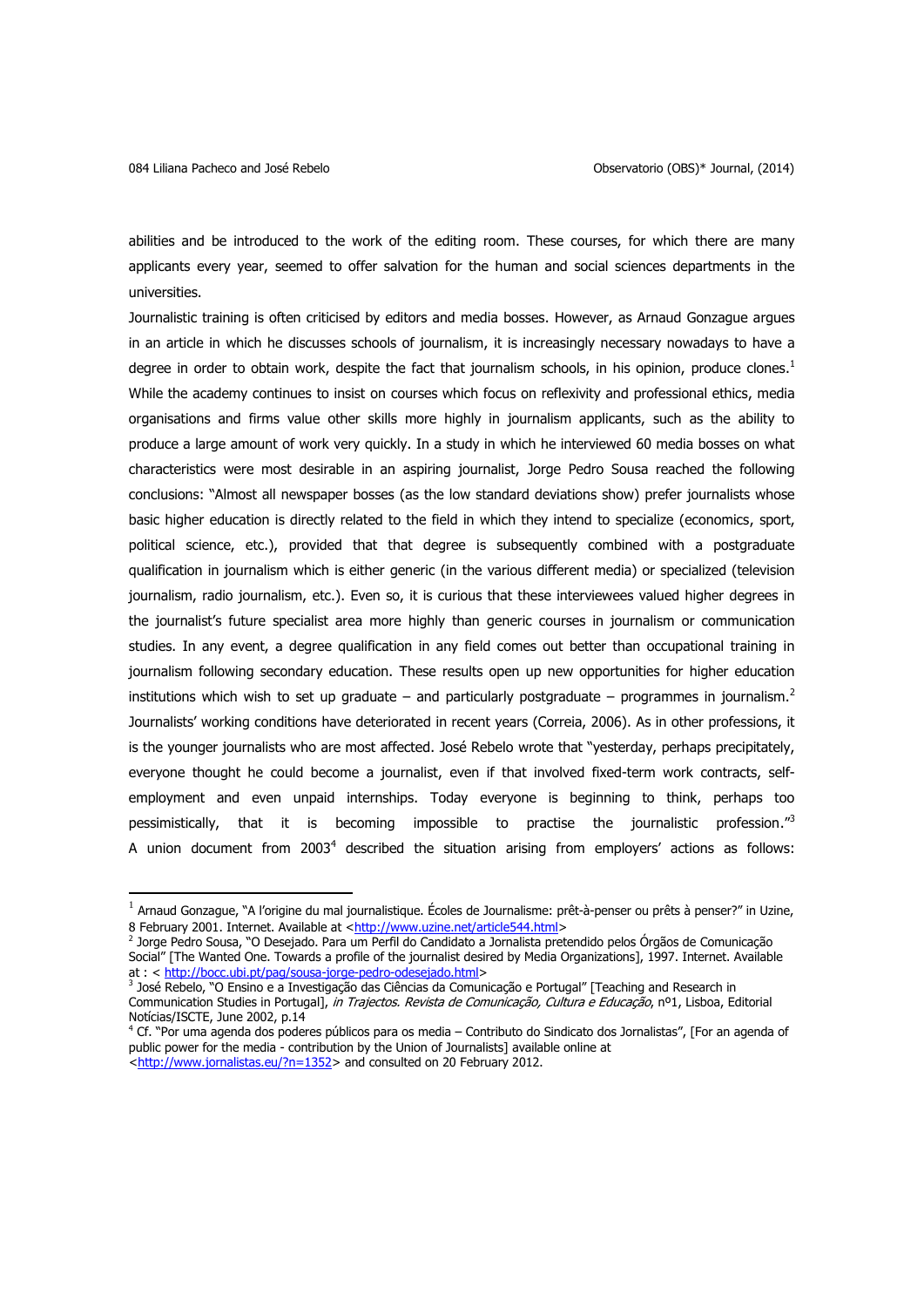$\overline{\phantom{a}}$ 

"widespread non-observance of rights enshrined in law and in collective work contracts; attempts to diminish workers' ability to complain and exercise their fundamental rights; widespread replacement of professional journalists by journalism students, which represents a systematic violation of labour law; use of casual labour (self-employment and fixed-term contracts); vulnerability to non-payment of wages and evasion of social security and tax obligations; proliferation of individual work contracts, containing clauses which bypass collective agreements and which are generally less favourable; high number of employing organizations not belonging to any employers' association; performance assessments of journalists and other workers without prior negotiation of corresponding rules with workers' representative organizations; continuing reductions in editing room staff numbers, in particular through so-called voluntary redundancies, seriously impoverishing historical memory in the media; stagnation in or even non-existence of professional careers; reduction in real salaries; discretionary awarding of salary increases; a climate objectively conducive to self-censorship and subordination to standards and procedures which are contrary to freedom of the press and journalistic independence." When the economy is tending towards recession rather than growth, job insecurity is immediately reflected in news of journalists being sacked. Those most affected are the weakest links in the productive chain, such as young people or those who are looking for a permanent job (Fidalgo, 2002:11).

It is estimated that between 2006 and 2010 media companies lost around 500 employees.<sup>5</sup> Media industry total salary bills grew by 7% between 2006 and 2010. However, if we take board and management remuneration separately, costs rose by 13%. Between 2006 and 2010, administration costs in the media sector rose from 2.5% to 3% of total remuneration. In the same period overall personnel costs per worker increased by 9.2%, but salary costs per worker rose by only 5.2%.<sup>6</sup>

We might say that this union information was up to date, but several indicators suggest that the recent situation has worsened considerably. Following the financial crisis in 2008 and at the height of the public debt crisis in the Eurozone, with governments adopting austerity measures in various sectors, everything leads us to believe that the situation in the media has become even worse. In 2010, Portugal was the thirdhighest country in the EU for job insecurity. Around 23.2% of salaried workers had fixed-term or similar temporary contracts of employment. Because of the casual nature of employment, workers often have little or no access to social security benefits. Some of the problems most often associated with job insecurity are the risk of unemployment, salary levels which tend to be low, excessively long hours, often in shifts, and

 $^5$  In the press alone there was a loss of 452 jobs between 2006 and 2010, a number which rises to 500 if radio and TV are taken in account as well. See [http://forumjornalistas.wordpress.com/2012/04/09/empresas-de-imprensa-reduziram-](http://forumjornalistas.wordpress.com/2012/04/09/empresas-de-imprensa-reduziram-450-colaboradores-entre-2006-e-2010/)[450-colaboradores-entre-2006-e-2010/](http://forumjornalistas.wordpress.com/2012/04/09/empresas-de-imprensa-reduziram-450-colaboradores-entre-2006-e-2010/)

<sup>6</sup> Se[e http://forumjornalistas.wordpress.com/2012/04/09/custos-com-remuneracao-das-administracoes-sobem-13/](http://forumjornalistas.wordpress.com/2012/04/09/custos-com-remuneracao-das-administracoes-sobem-13/)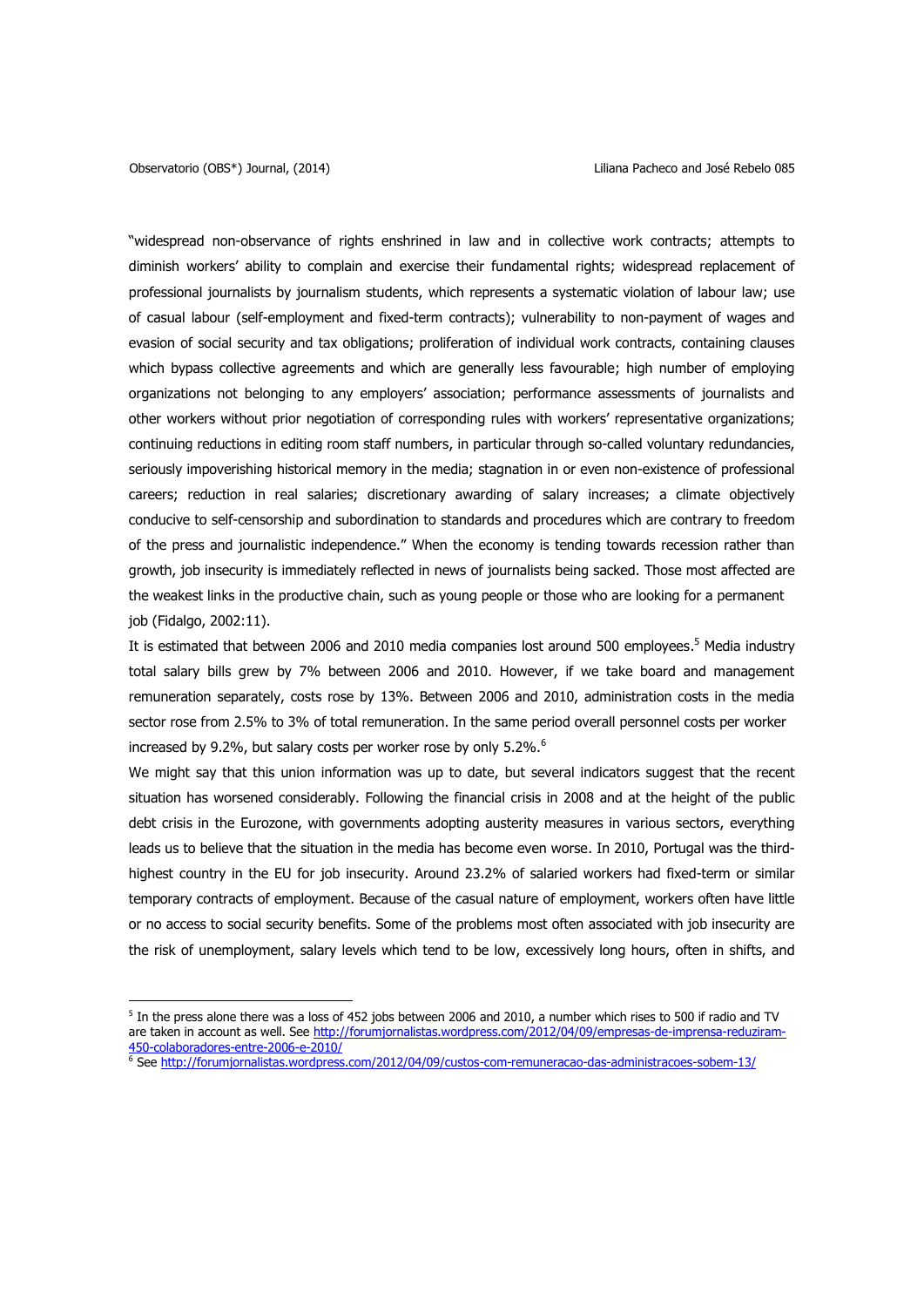non-payment of overtime. These problems create a fear of the future, often reflected in a pessimistic fatalism and sometimes a feeling that one is socially useless.

Fernando Correia mentions the mismatch between the extent and seriousness of the problems affecting most journalists and the weakness of their commitment to membership of organizations such as unions, editorial boards, workers' committees, etc... (Correia, 2006: 127) Is it the crisis of professional identity, dispersal or individualism which accounts for this? This writer suggests that unity and joint action among professional journalists are a necessary condition for overcoming the challenges, defending and dignifying the profession and fighting for information as a social good. In other words, the struggle is not just for material well-being, but for symbolic value as well. Younger journalists, who are the ones most vulnerable to questionable work contract situations, are also less unionised than earlier generations, a phenomenon which may be explained by the fact that they may feel the union's activities do not relate to them or even by the prevalence of untrammelled competition in the profession, which leads to a more individualistic culture.

"The reference adopted is that of the "standard job" model (Barbier and Nadel, 2000), described in the literature as a full-time job, governed by a legal contract which basically ensures employment for life, the right to social security benefits in unemployment, sickness and old age, and a professional career based on preference according to seniority. This was the "classic job" model which prevailed mainly in the post-war period of growth in the developed countries in Europe. The idea of the insecure job arose in opposition to this standard model and applies to jobs governed by a fixed-term work contract, with no prospects of continuity in building a future professional career and with low levels of remuneration. Given the many forms which such insecure jobs may take, it is often referred to in the literature as "atypical forms of employment" or "non-standard" employment." (Oliveira, Carvalho and Veloso, 2011: 29). In countries where labour market regulation is of the Fordist type (Oliveira and Carvalho, 2008) and where labour markets are correspondingly more rigid (OCDE, 2004; 2011), the term 'flexibility' takes on a different meaning. It is generally described as "precariousness" (or insecurity) and characterizes work situations involving fixed-term contracts, the inappropriate use of self-employment, and forms of illegal work (i.e. undeclared for tax purposes), associated with a feeling of job insecurity, uncertain careers and unstructured professional trajectories. This feeling of job insecurity is worse in countries where the welfare state model is less advanced and state social safety nets are weaker (Oliveira, Carvalho and Veloso, 2011: 30). In the book "Jovens em Transições Precárias" [Young People in Insecure Transitions] we can see that insecurity today is not limited to the issue of employment, but extends to the various different aspects and sectors of social life, affecting the youngest people in Portugal more seriously (but not exclusively). We find what is almost a way of life marked by the fear of suddenly being without a source of income, or of not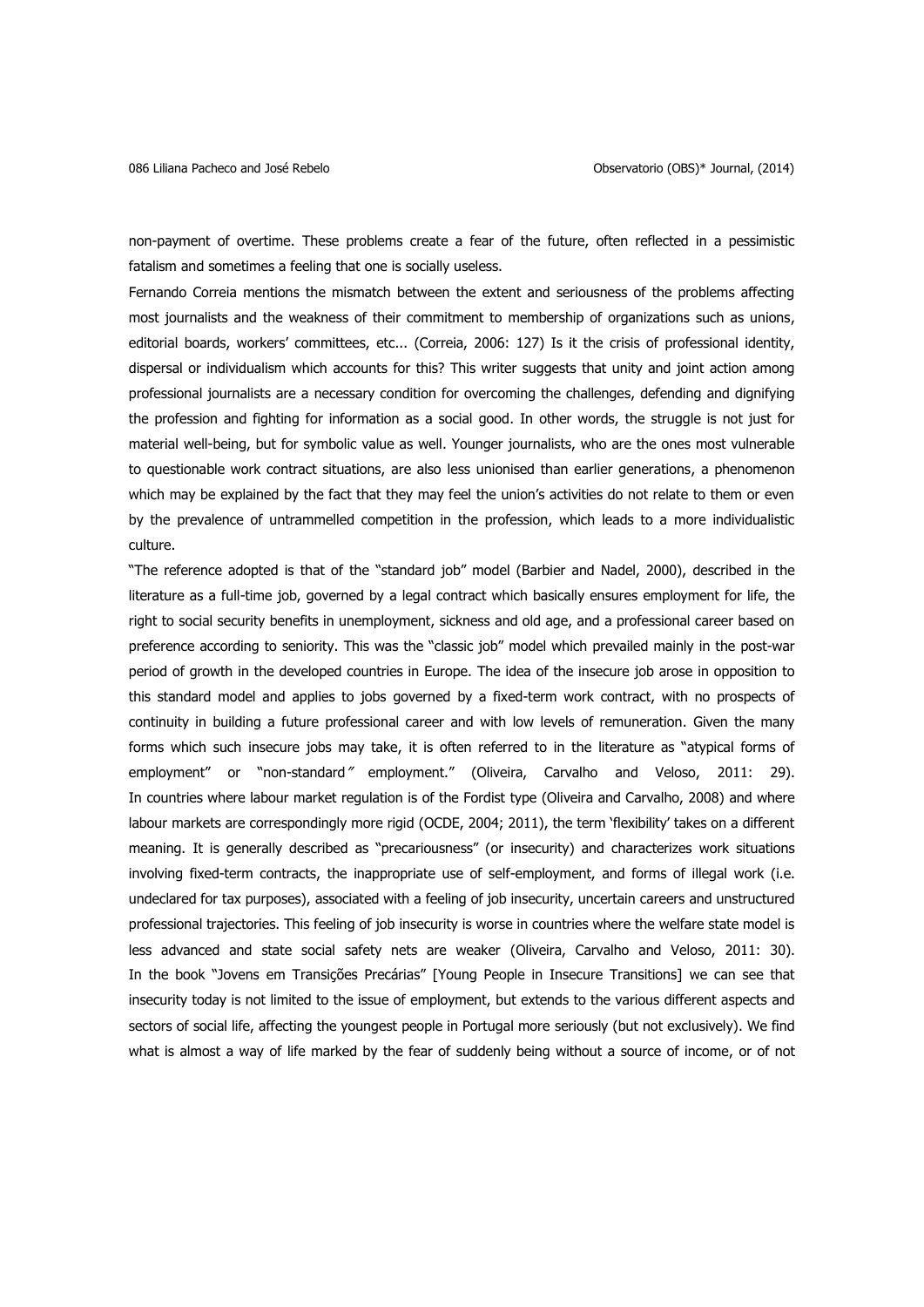having enough income. The unpredictability of an insecure day-to-day existence means that various rituals in the transition to adulthood are successively delayed: financial independence, leaving the parental home, setting up a new family or having children. It becomes impossible to make medium-term plans for a family, living on the edge. The family takes on a prominent role in this context: solidarity networks derive mainly from relationships with family members. The daily burden of living on the verge of not having a future and the strain which this fear creates in the daily life of a generation of young journalists is a topic which we will attempt to understand better when we obtain the results of "The New Generations of Journalists in Portugal" project.

Ignacio Ramonet (2011) writes that "for the majority of citizens, journalism amounts to just a few journalists: those who are seen everywhere. Two dozen celebrities, who live somewhere apart from the rest of us, who spend their time "embedded" with politicians and who reconcile themselves with them the world over. This creates a kind of political nobility, made up of political leaders and famous journalists who spend time with (and sometimes marry) each other, a new aristocracy." But the writer makes an important caveat: this is not the real world of journalism. The main characteristic of this profession today is insecurity. Most young journalists are very badly paid. They work on a piece-work basis, often in pre-industrial conditions. Over 80% of journalists have low salaries. The whole profession lives with the constant threat of unemployment. So "the two dozen celebrity journalists are not in the least representative, and conceal the social poverty of journalism – in France and many other countries. The Internet has not changed this – in fact it may have made it worse. On the real-time online information sites set up by the old media, working conditions are even worse. New types of exploited journalists have emerged. Their possible consolation is that the future may belong to them."

The problem of the journalism job market is not only that there is an army of reserves in the wings, there are other factors which distort the system, such as the continuous rotation of internships in media companies. There is a feeling that the remaining journalists can be asked to do unpaid overtime and to work in media types for which they are not suitably prepared. In the press and radio not all positions are filled, or are filled by unaccredited persons, mainly on account of financial constraints. Within the media companies there is a bottom-line approach to the issue of training (whether ongoing, specialized, recycling or improving skills). There is no immediate return, and training takes time away from routine tasks (Correia, 2006).

There are cases where training is given, but its aims are to integrate with the "corporate culture", and this often involves standardizing behaviour, values and objectives common to all sectors – from marketing to the editing room.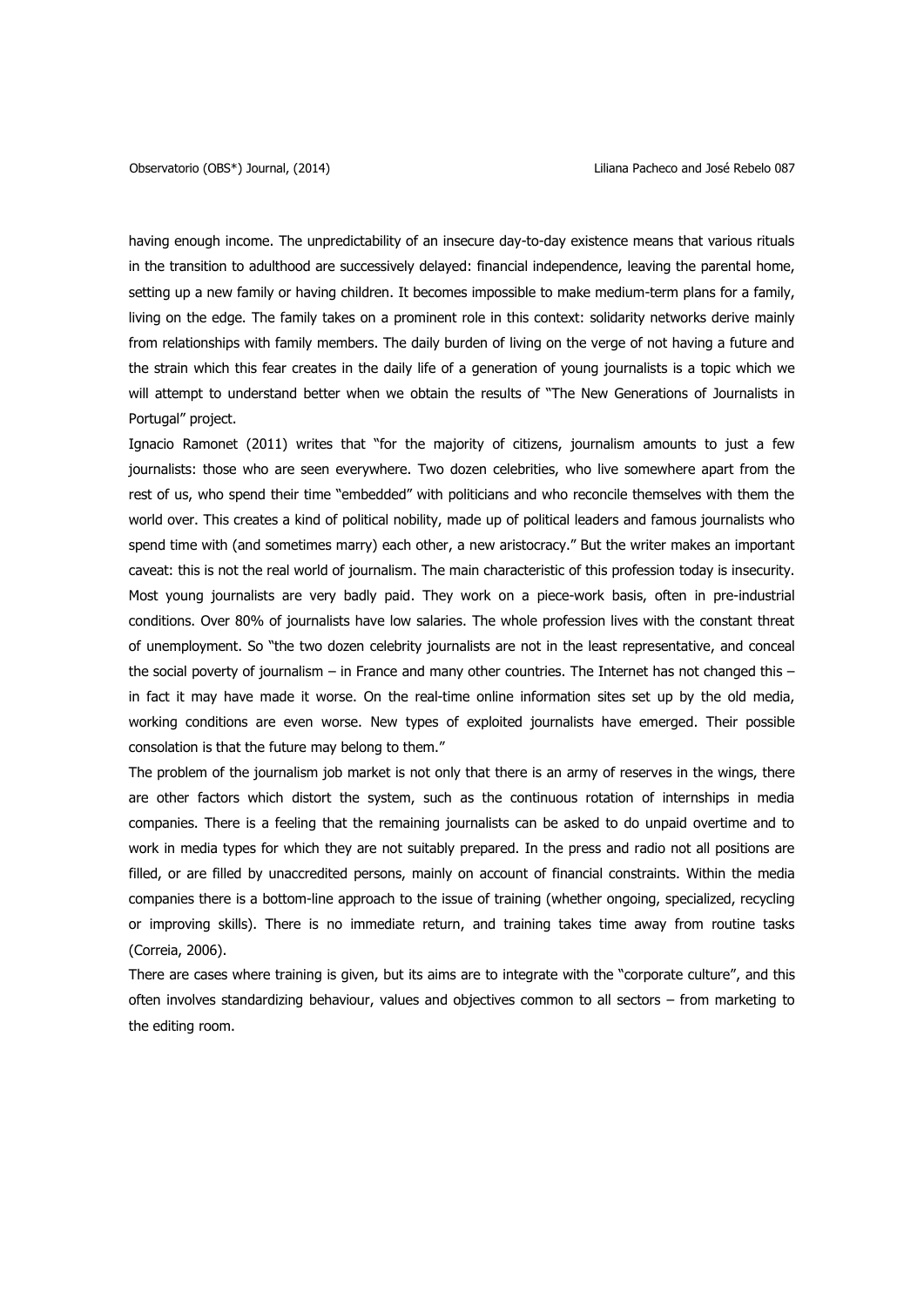In the last three years, at least 516 journalists had to draw unemployment benefit, as a result of dismissals or redundancies, which continued to worsen in 2011, as unemployment benefit claims rose by 16.5% compared to the previous year, as has already been mentioned.

A study carried out by the Union of Journalists on data from the CPAFJ (the Portuguese Journalists' Social Security Fund - Caixa de Previdência e Abono de Família dos Jornalistas) concludes that between 2009 and 2011 there were 388 applications for unemployment benefit, 89 for family income support, 29 for full benefits and 9 for partial benefits, for a total of 516 applications<sup>7</sup>.

In the last five years (2007-2011), the total number of applications to the CPAFJ $^8$  was 694, of which 566 relate to new unemployment benefit claims. It is clear that the problems of the low family incomes persist for the 89 journalists who had to apply to the family income support fund in the last three years, once the regular unemployment benefit had run out.

| Year   | Unemployment | Family Income Support | Partial | Full | Supplementary | Totals |
|--------|--------------|-----------------------|---------|------|---------------|--------|
| 2007   | 82           |                       |         |      |               | ٥z     |
| 2008   | 96           |                       |         |      |               | 96     |
| 2009   | 139          | 26                    |         |      |               | 175    |
| 2010   | 115          | 38                    |         | 14   |               | 173    |
| 2011   | 134          |                       |         |      |               | 168    |
| Totals | 566          | 89                    |         | 29   |               | 694    |

**Table 1**: Unemployment benefits per year (2007-2011)

Source: CPAFJ

 $\overline{a}$ 

In the last year the group which generated the highest number of unemployment benefit claims was Cofina (which owns the Correio da Manhã, Record, Jornal de Negócios, two of the free dailies - Metro and Destak, and several magazines), with a total of 30, equivalent to 25.4% of the 118 new claims made in all the companies/groups mentioned above. Next come Controlinveste (owner of the Jornal de Notícias, Diário de

An analysis of the available data shows a significant relationship between the total number of benefit claims and levels of concentration of ownership in the media, as can be seen in a demonstration of claims in the last three years (Table II). In fact it can be concluded that in the three-year period under consideration (2009-2011), ten of the companies or business groups which generated five or more claims in one or more years accounted for 342 new unemployment benefit claims, in other words, over 88%.

<sup>&</sup>lt;sup>7</sup> See [http://www.jornalistas.eu/ficheiros/1933247647\\_Desemprego\\_2012\\_balanco\\_e\\_alertas\\_verspublic.pdf](http://www.jornalistas.eu/ficheiros/1933247647_Desemprego_2012_balanco_e_alertas_verspublic.pdf)

<sup>&</sup>lt;sup>8</sup> It is not known how many claims were lodged in regional social security offices, which cover journalists working for companies which do not contribute to the CPAFJ, as well as professional journalists who are wrongly classified as performing other jobs in the companies concerned. These numbers are therefore short of the actual position, in that they refer only to those registered at the CPAFJ.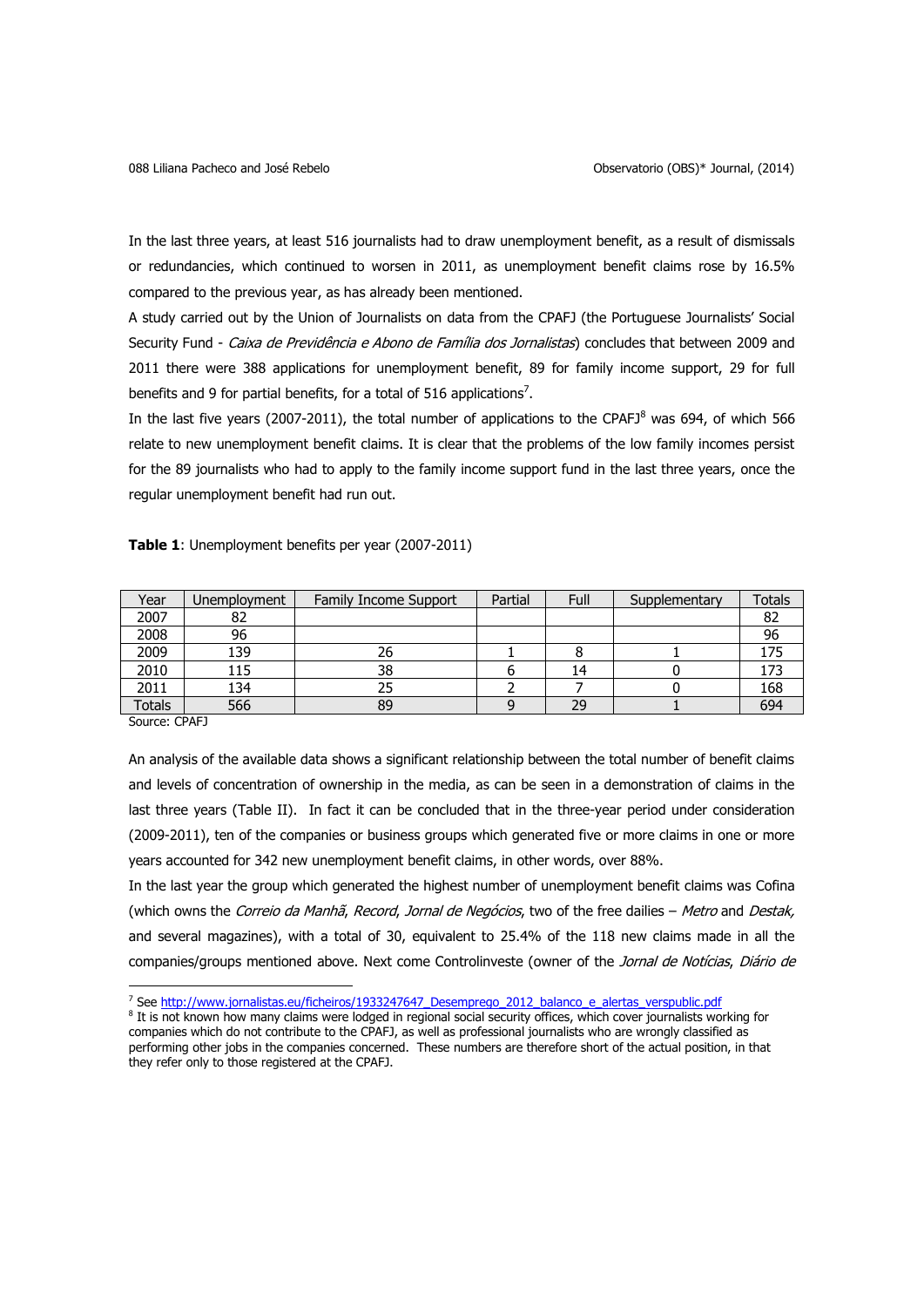Notícias and Jogo, amongst other publications), with 22 claims (18.6%), and Impresa (the owner of SIC, Expresso, Visão and several other publications), with almost 17% of total claims (20 cases).

In the three-year period from 2009-2011, the Controlinveste group generated 101 benefit claims, at the top, with 29.5%, of the list of companies which generated a total of 342 claims. Cofina came second with 57 claims (16.7% of the total for the period), followed by Impala (which owns Focus and a vast number of magazines), with 48 claims (14% of the total), and Impresa, with 47 cases (13.7%). In the final months of 2011 RTP, the Portuguese National TV Broadcaster (Rádio e Televisão de Portugal), embarked on a wideranging programme of staff redundancies, using a kind of early retirement scheme and voluntary redundancy agreements, but its results were not as anticipated by the corporation. 15 claims were lodged in 2011, making 22 new unemployment benefit claims since 2009; 4 additional claims were made in the first quarter of 2012.

In addition, to quote from the same Union of Journalists study, "despite the clear concentration of dismissals in the main groups and companies, the redundancies and unemployment which follow have more severe effects on micro-firms and small businesses which own local and regional media (press and radio), in which salaries are lower, which in turn is reflected in the amounts of unemployment benefit received."

The union further draws attention to the fact that "on account of their isolation, journalists and other workers in micro-firms and small businesses are less able to negotiate advantageous or even acceptable terms of dismissal, and are often confronted with the "guarantee" that they will get the documentation needed for submission to job centres as sufficient "compensation" for their dismissal and the months or years of uncertainty and lack of work."

| Company/Group    | 2009 | $\frac{0}{0}$ | 2010 | $\%$  | 2011 | $\frac{0}{0}$ | Triennium | $\frac{0}{0}$ |
|------------------|------|---------------|------|-------|------|---------------|-----------|---------------|
| Cofina           | 10   | 8.1           | 17   | 17.0  | 30   | 25.4          | 57        | 16.7          |
| Controlinveste   | 60   | 48.4          | 19   | 19.0  | 22   | 18.6          | 101       | 29.5          |
| Eduardo Costa    | 7    | 5.6           | 0    | 0.0   |      | 5.9           | 14        | 4.1           |
| Hearst           |      | 0.8           | 0    | 0.0   | 5    | 4.2           | 6         | 1.8           |
| Impala           | 8    | 6.5           | 28   | 28.0  | 12   | 10.2          | 48        | 14.0          |
| Impresa          | 19   | 15.3          | 8    | 8.0   | 20   | 16.9          | 47        | 13.7          |
| Média Capital    | 8    | 6.5           | 14   | 14.0  |      | 5.9           | 29        | 8.5           |
| Motorpress       | 6    | 4.8           | 5    | 5.0   | 3    | 2.5           | 14        | 4.1           |
| <b>RTP</b>       | 5    | 4.0           | 2    | 2.0   | 15   | 12.7          | 22        | 6.4           |
| Rádio Renascença | 0    | 0.0           |      | 7.0   |      | 1.7           | 9         | 2.6           |
| <b>Totals</b>    | 124  | 100.0         | 100  | 100.0 | 118  | 100.0         | 342       | 100.0         |

**Table 2:** Unemployment per media group

Source: CPAFJ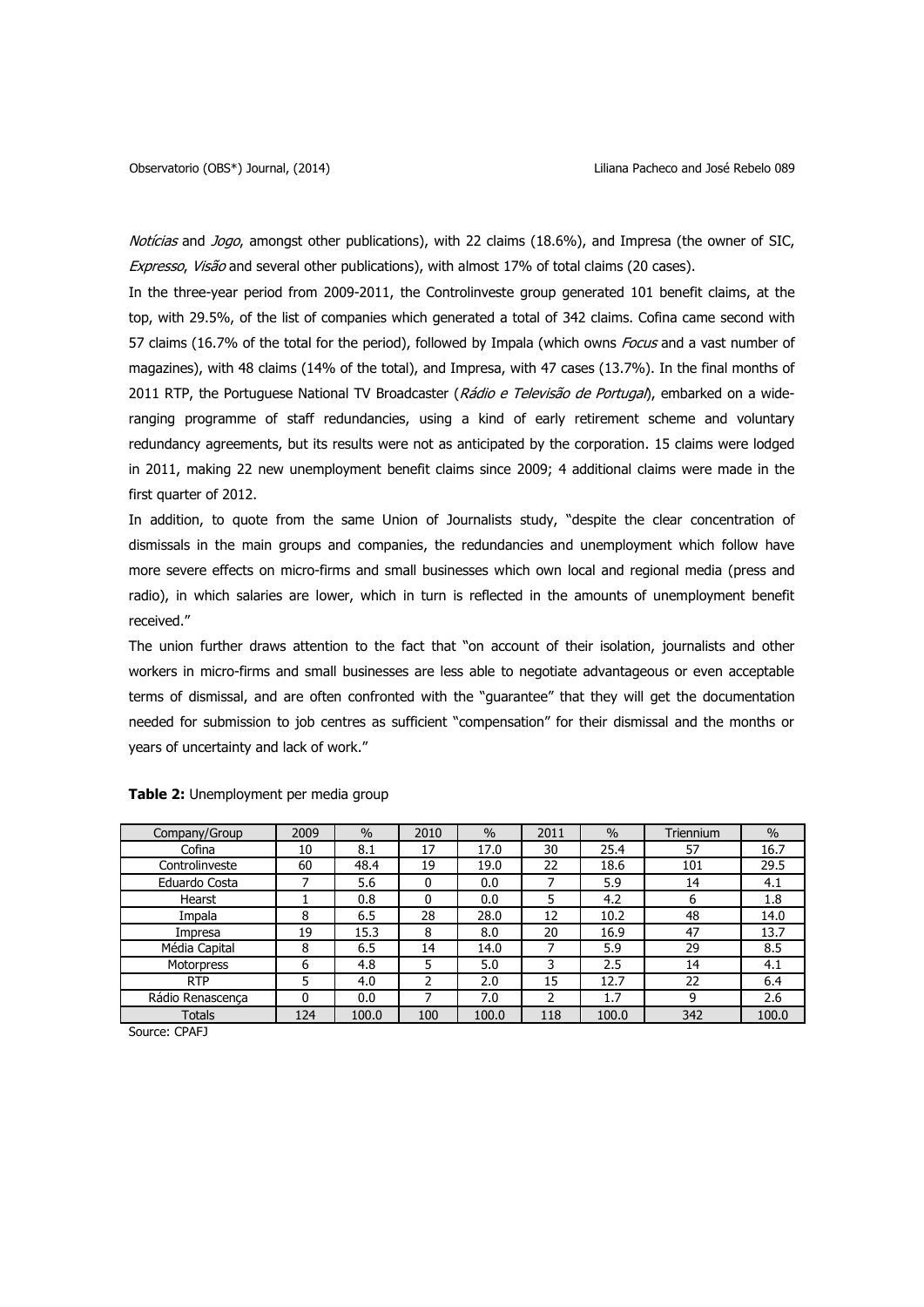Media companies have viewed the cutting of staff in the editing rooms as the solution to their financial crisis, but it seems that this is not the solution, and in addition it ends up jeopardizing one of the pillars of democracy.

The persistence of the unemployment problem over the last decade has profound consequences: not only for the journalists, who have been directly affected, but also, for the whole sector and for democracy itself. While in the past it was older, longer-serving staff who were most affected by redundancies, now they have also reached younger people<sup>9</sup> – because the older ones have gradually left and the younger ones are still struggling with the non-renewal of fixed-term contracts and the fact they are not on the companies' permanent staff. Moreover, no-one knows exactly how many professional Portuguese journalists there are<sup>10</sup>, a situation which distorts empirical studies aimed at establishing, for example, the extent of job insecurity, which affects large numbers of people.

On entering the journalistic profession, Sara Meireles Graça (2007) wrote that "since there is no standard professional career pattern, and no training programmes or universal criteria for the qualifications required to work in journalism, applicants remain in the limbo of random chance, and are asked to drop their academic baggage (if they have any) and incorporate methods of progression similar to those of their colleagues in the other careers they have chosen."

Data collected in 1997 shows that it is the business criterion which rules in access to the profession. Younger journalists are the most vulnerable, since they are in practice condemned to a system of renewable fixed-term contracts, which go beyond even the limits set out in legislation (Accardo, 1998). With the quantity of journalism applicants emerging from Portuguese universities every year, media companies have little difficulty in replacing their labour force. Sara Meireles Graça mentions that the willingness to work "without a safety net", even in an informal internship, is a significant factor when trying to enter the profession; but it weakens the position of those starting out (who get involved in insecure job situations and are tied to the vicissitudes of the market). She argues that this also weakens the group of professionals as a whole, and even affects the news produced, which becomes subject to business values pleasing to the bosses (2007:56).

In the analytical model which he constructed in Le Salarié de la Precarité, Les Nouvelles Formes de

 $\overline{a}$ 

<sup>&</sup>lt;sup>9</sup> See the study by the Union of Journalists, available at:

[http://www.jornalistas.eu/ficheiros/1933247647\\_Desemprego\\_2012\\_balanco\\_e\\_alertas\\_verspublic.pdf](http://www.jornalistas.eu/ficheiros/1933247647_Desemprego_2012_balanco_e_alertas_verspublic.pdf)

<sup>&</sup>lt;sup>10</sup> The study by Maria da Conceição Sequeira Gonçalves, *Jornalistas sem Carteira: as "sobras de um inquérito"* [Journalists without a licence, the leftovers of a survey] states that, of the 1,000 respondents to the First National Survey of Portuguese Journalists (1990), 397 were working with no professional licence.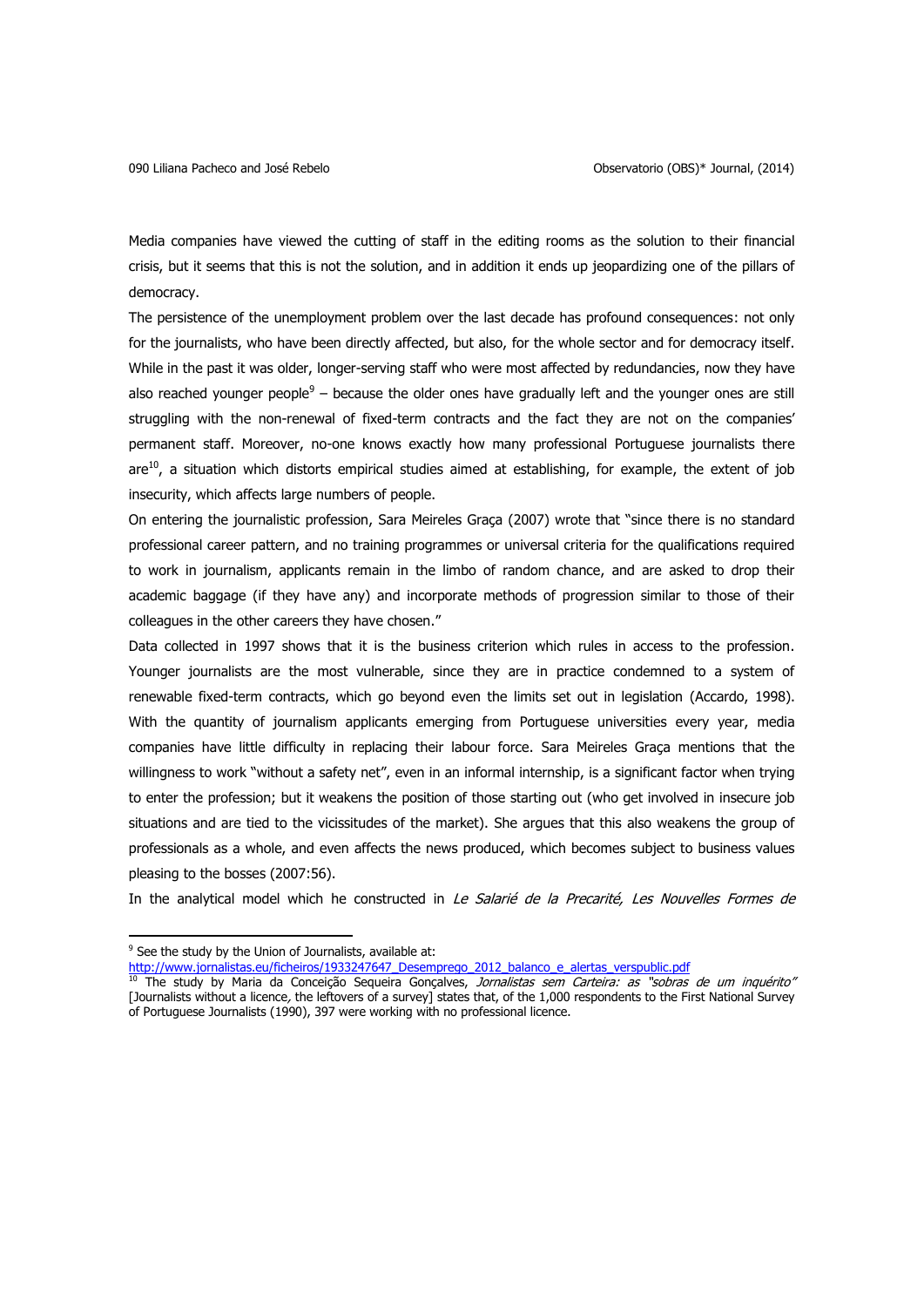l'Intégration Profissionelle (PUF, Paris, 2000), Serge Paugam sees employment (the job) and activity (the work) as two fundamental aspects of the process of incorporation into a profession. The job as a guarantee of social rights, deriving from a stable and lasting contractual relationship, and the work as the platform for carrying out tasks which motivate, are well paid, and given recognition by the organization. These characteristics are jeopardized when there is job insecurity (Matos, 2011). Job insecurity gives rise to doing work which is not satisfying, feelings of not being socially useful and, in extremis, of alienation. The main feature of job insecurity is the instability and uncertainty arising from the weakness of the contractual tie. Serge Paugam uses the expression "uncertain integration" for situations in which job insecurity does not necessarily destroy the possibility of learning and improvement and achieving job and career satisfaction (Matos, 2011). Paugam differentiates between "secure integration", in which individuals are satisfied in their work and their jobs are stable; "uncertain integration", which involves satisfaction in one's work, but a negative relation to the terms of employment; "constrained integration", in which there is a negative relation to the job but satisfaction with the terms of employment; and finally "disqualifying integration" – a negative relation to both the job and the terms of employment (dual insecurity situation).

The term "insecurity" should not be interpreted as it was in the nineteenth century. As Accardo mentions, this new type of proletariat, which is comparable in many ways to that of the industrial class, is in many other ways different: the characteristics of these "new poor" workers in symbolic production have enabled them to create an illusion –social origins, cultural capital, dispositions. Journalism thus cannot avoid insecurity but, unlike what has occurred in other fields, media companies cannot delocalize. The trend towards greater job insecurity is not only confirmed, it also accelerates year by year (Accardo, 1998:15).

We find Bourdieu's concept of social domination (1998: 30) in the circumstances and immiseration of these "poor" journalists. A journalist who is insecure in his job experiences the pain of being socially devalued, which is damaging to his self-esteem (Accardo, 1998: 31). Instead of being in a prestigious profession, he is embarrassed. Yet there is a certain happiness in belonging or being part of the tribe of journalists which may help them to bear the greatest of frustrations. "Poor" journalists are basically happy to be what they are and where they are. Contentment today is based on consent (Accardo, 1998: 37). The testimonies in the book Journalistes Précaires show us how the work of the intellect and the status of "intelligence" have evolved in a world dominated by the logic of the market (Accardo, 1998:11). The book "Precários em Portugal' states that the management ideology of the new capitalist spirit promotes the idea that everyone should constantly be giving their utmost, and be physically and emotionally involved in the pursuit of the same objectives (Matos, 2011: 103).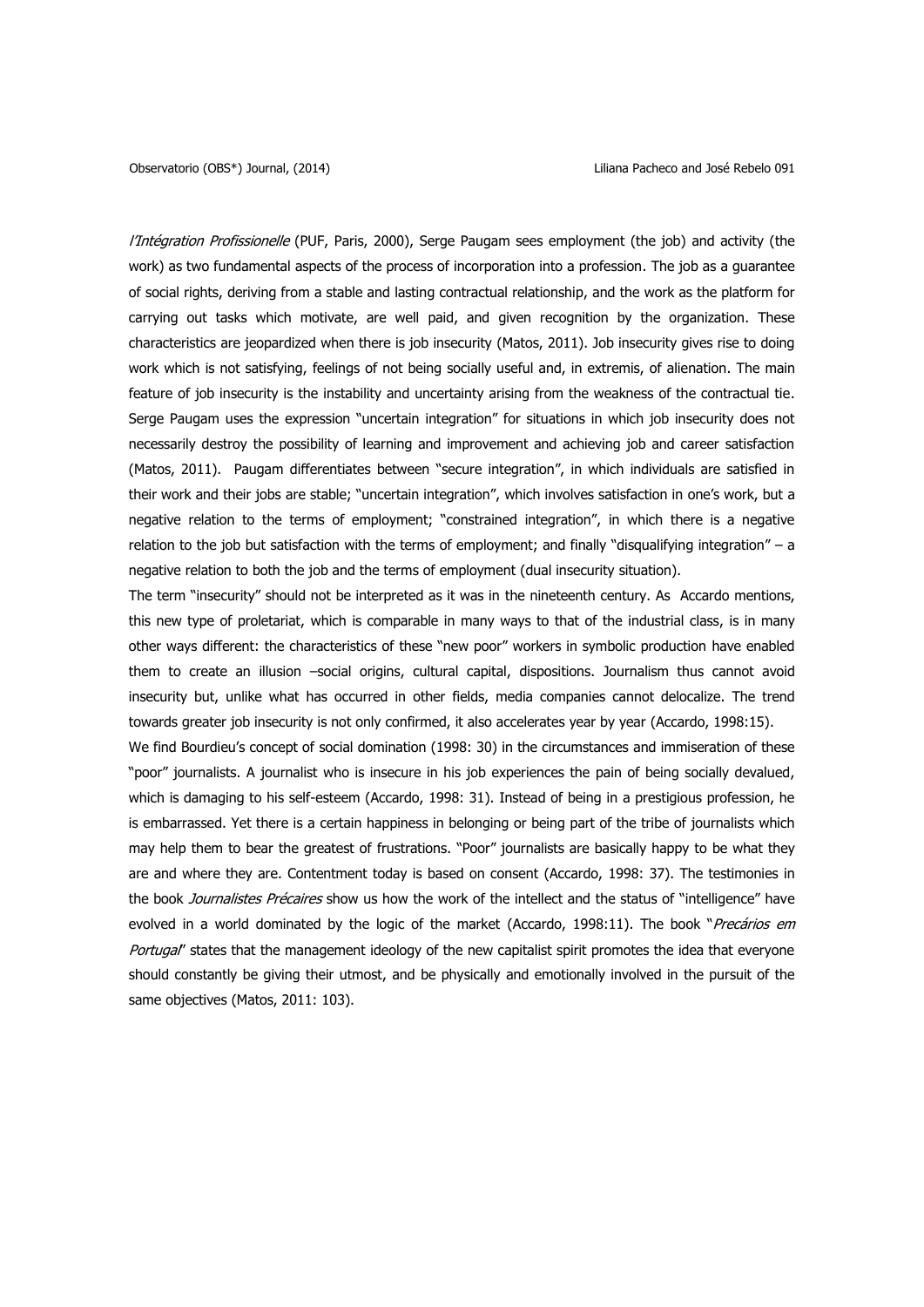$\overline{a}$ 

#### **Young Portuguese Journalists: a socio-graphic description**

A number of conclusions can be drawn from an analysis of the data supplied by the CCPJ on Portuguese journalists born after 1975 who are currently active. But first there is a necessary caveat: the data we have cover only those who hold a professional journalist's licence. We believe there are a large number of people active in journalism and accredited by the CCPJ, even though the Journalist's Statute states that no media company may employ or retain as a professional journalist any individual who does not hold the corresponding professional licence, unless that person is waiting for that licence to be issued.<sup>11</sup> It should be noted that the law states it is the carrying on of the profession as a principal occupation which makes the journalist's activity legal, and not the journalist's skills or professional qualifications (Graça, 2007: p. 157). Even if it is in fact relevant to study those who work as journalists without a professional permit, the truth is that there is no available data for that group.

There are a number of reasons for setting this parameter (those born in 1975 and after), above all the transition to democracy in Portugal, which took place after the revolution of 1974 and was a decisive landmark in the development of the media in Portugal. It was also in the 1970s that we witnessed the birth of many media organizations and the liberalization of the sector, which ceased to be state-controlled, as well as the first university course in communication studies. In the subsequent decades there was explosive growth in the media in Portugal, and in the number of journalists, but in recent years there has been a contraction as many organizations have shut down and unemployment has risen in the profession.

A clear sign of contraction in the sector is the number of journalists who are 36 or under (and hold a licence) in the years 2006, 2009 and 2011. The grand total was 3,237 in 2006<sup>12</sup>, while in 2011 it is only 2,337 – a decline of almost one-third over a period of five years. The data for 2009, however, are curious: the number of journalists with licences or working as interns is higher than in 2006, although this is only true for young journalists and not for the entire group, which recorded a decline, from 7,402 in 2006 to 6,917 in 2009 ( Rebelo et al, 2011: 44). In 2006, there were 523 holders of internship provisional licences aged below 36; these numbered 574 in 2009 and 229 in 2011. The closure of several media organizations

 $11$  Cf. The Journalist Statute, Law 1/99 of 13 January, Article 4, which states "1 – It is a condition for carrying on the journalism profession that the journalist be a holder of the corresponding licence, which is issued by a Committee on Professional Licensing of Journalists, the membership and responsibilities of which are laid down by law.

<sup>2</sup> – No company in the media business may employ or retain, as a professional journalist, a person who cannot prove he is licensed, in accordance with clause 1 above, unless that person has applied for the licence and is awaiting a decision on their application.'

<sup>&</sup>lt;sup>12</sup> The CCPJ data for 2006 differentiated between the Professional Journalist's Licence and the Special Employee Card. The number quoted in this article (3,237) is the sum of these two occupational categories, given that current data does not differentiate between them. The individual data, for reference purposes, are as follows: 3,202 holders of professional licences and 35 holders of the special employee card.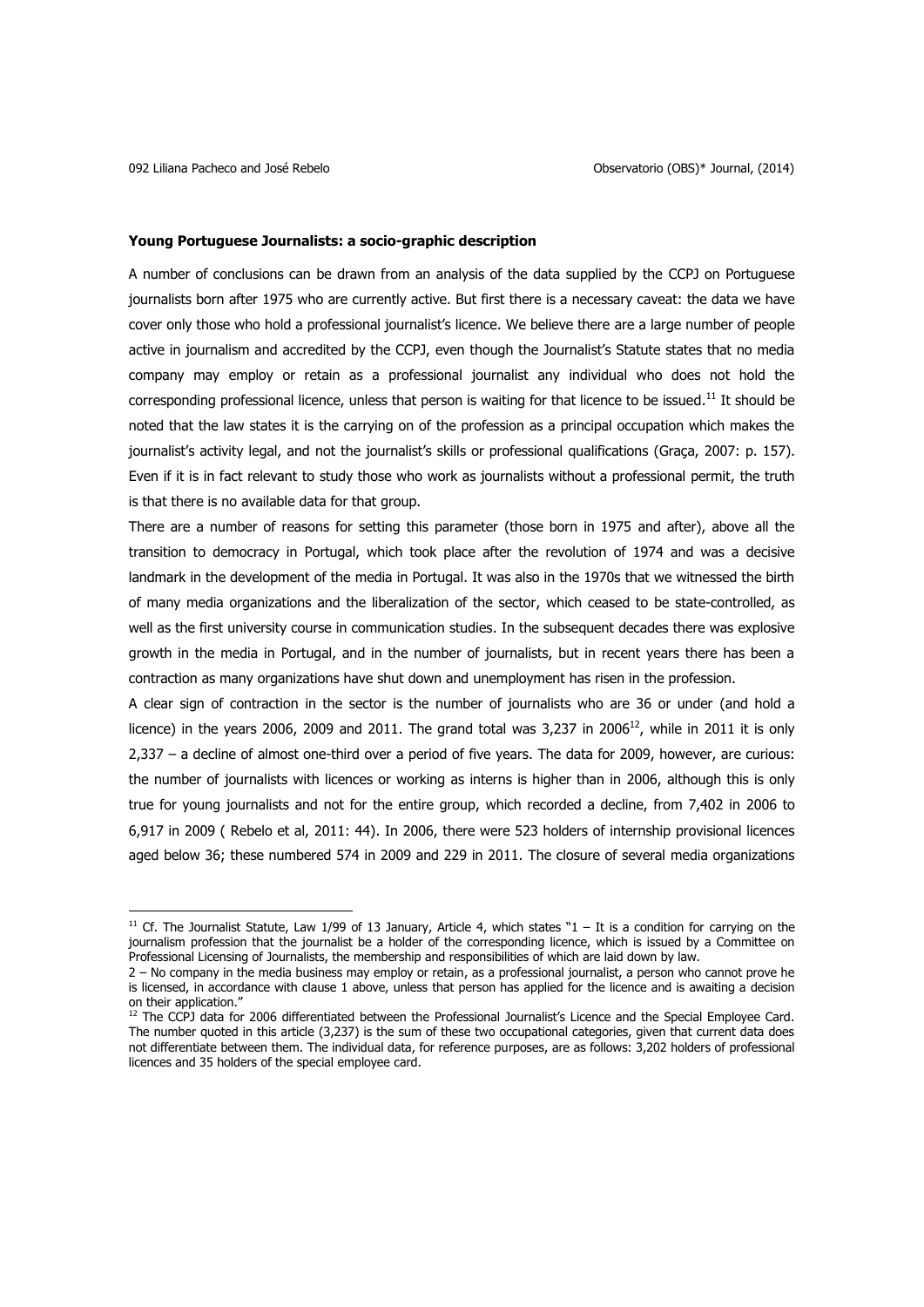accounts for these numbers, as does the international economic and financial crisis which affected the Eurozone, and particularly Portugal.

A statistical analysis of the data from the CCPJ, which since 1998 has been the institution legally responsible for issuing licences for the practice of journalism, enables us, while preserving the anonymity of the holders, to confirm some of the trends which had been identified in the Sociological Profile of the Portuguese Journalist *(Perfil Sociológico do Jornalista Português)*<sup>13</sup>, such as increasing feminization, journalists getting younger, and having better academic qualifications (in this sample, an undergraduate degree is already the most common academic qualification), the dominance of the Lisbon metropolitan area over the rest of the country in terms of jobs in journalism $<sup>14</sup>$  and the curious fact that the press is still</sup> the media organization employing the largest number of journalists, a trend which goes counter to the turn-of-the-century euphoria over multimedia. In fact, multimedia comes behind TV, radio and the news agencies in volume of employment.

Looking at the detail of entry into the profession, we can see that 2011 was an exceptional year, with 405 new journalists entering the profession.



**Figure 1** - Distribution by Gender and Year of Entry to the Profession

Source: CCPJ (data for 2011)

 $\overline{\phantom{a}}$ 

 $13$  A project funded by the *Fundação para a Ciência e Tecnologia* and carried out at CIES-ISCTE.

<sup>&</sup>lt;sup>14</sup> Earlier studies, which dealt with all journalists and not just young ones, showed that the concentration of journalists in Lisbon had been falling, even though it was always significant: in 1988, Paquete de Oliveira found that 80% of professional journalists worked in the Lisbon metropolitan area; in 1991, José Luís Garcia estimated this number at 51%. Fifteen years later, in 2006, using the data supplied by the CCPJ for the Sociological Profile of the Portuguese Journalist, co-ordinated by José Rebelo, we find that 60% of all professional journalists were working in the Lisbon metropolitan area (Cf. Ser Jornalista em Portugal: p.154).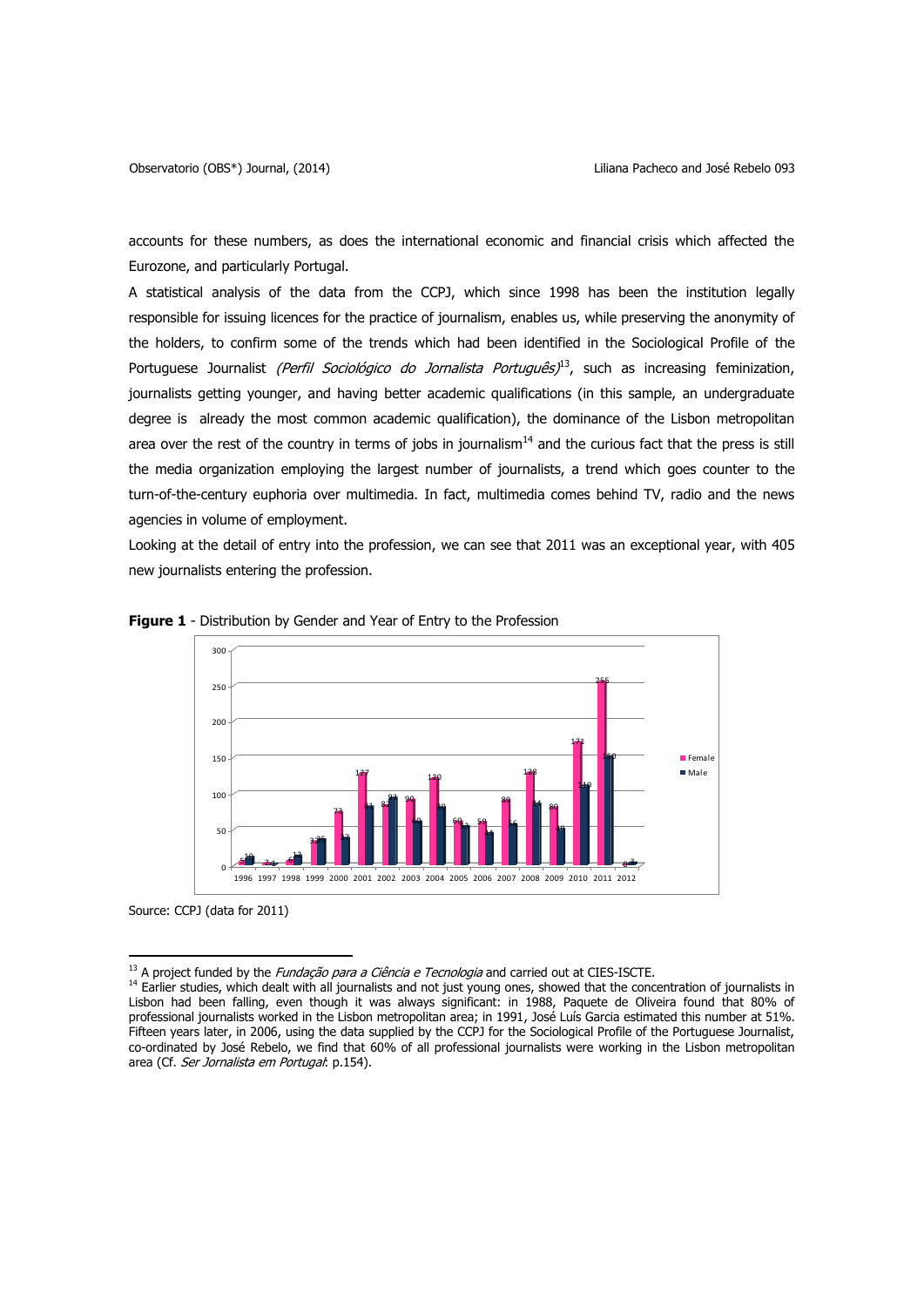$\overline{a}$ 

Among young journalists, 59% are women. The number of women entering the profession has been greater than the number of men since 2003, which leads us to state that this trend may increase in forthcoming years, given the stability of the numbers, the effects of ageing, and the retirement of older generations (Rebelo et al, 2011: 47). If we break the data down by type of licence, we may observe that the only type for which women are under-represented is the (18 months) Internship Provisional Licence – in other words, those who do not have a degree in media studies. At the management level, however, there continue to be a greater number of men in management and editorial roles.<sup>15</sup> The ages of the journalists in this sample range from 19 to 37. But approximately 70% licensed journalists and interns were 30 or over at the end of 2011, which may indicate that younger journalists have had difficulty entering the profession. The journalists born after 1975 began to reach editorships 1996 onwards (the year in which the first licences in this sample were issued). In other words, some of them found a sector which was still expanding, as it did until the beginning of the new century. The tendency for the profession to get younger in recent decades has brought some freshness and a new sensibility in terms of topics and forms. However, the presence of a lot of young people in the editing rooms also creates problems. Joaquim Fidalgo says that younger journalists are often thrown into highly complex and emotional news situations, and believes that coverage of these types of event should be reserved for more experienced professionals (Fidalgo, 2002: 8). Fidalgo also mentions "the sanctification of a "youthful" and "innovative" posture in journalism", which often leads to significant weaknesses in media projects if they are not tempered by some experienced and hardened professionalism. As far as academic qualifications are concerned, 44% of young journalists have degrees. If we add those who attended university, the percentage rises to 81.6%, while those with secondary education alone constituted less than 15%. Even so, we found five cases of journalists who had only completed the basic cycle of school education.

If we look at the type of medium in which young journalists are working, we may observe that it is the Press which still employs the largest number of journalists (1,505, for both print and online editions - 64% of the total), followed by Television (333 – 14%), Radio (223 – 10%) and News Agencies (86 – 4%). Multimedia makes fifth place, with 79 journalists, below it comes under the 'others' categories, Production and Miscellaneous. This goes counter to the preconceived notion that young journalists are mostly working in multimedia: they are almost all to be found in the so-called traditional media (if we include the News Agencies, the percentage rises to 91%). Rebelo points out (2011: 98), there are a number of professionals working full-time on online editions of the newspapers, television and radio stations, who state these as

<sup>&</sup>lt;sup>15</sup> In management roles we find 23 men for 11 women, while in editorial roles we find 34 men as against 27 women.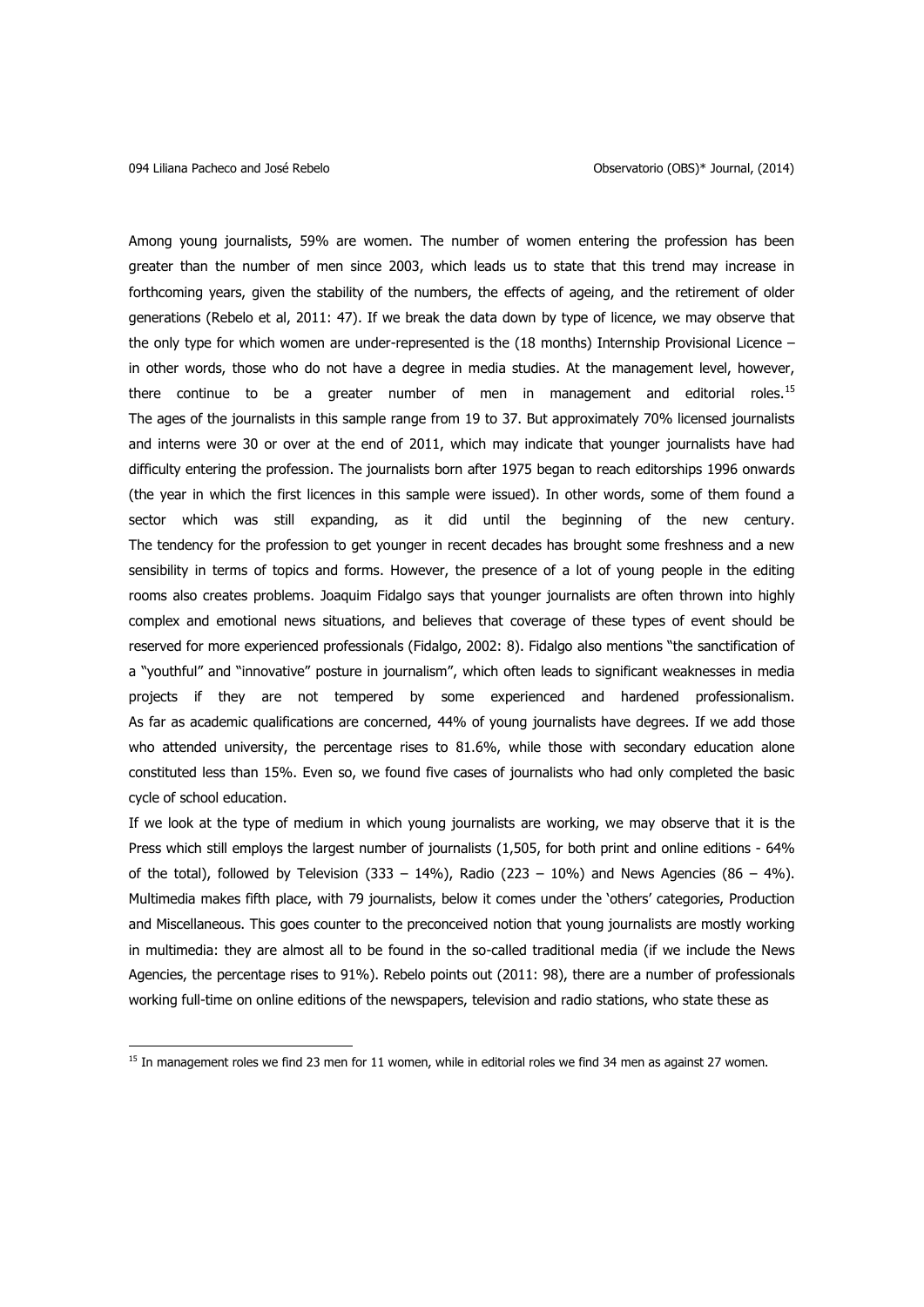$\overline{\phantom{a}}$ 

their place of work. It is quite likely that there are many multimedia journalists spread across the press, radio, television, and news agency categories, with only those working on the setting up and/or management of independent websites being classified as multimedia journalists, in other words, those who have no organic link to the traditional media. In addition, as mentioned in the book "Ser Jornalista em Portugal' (Being a Journalist in Portugal) (Rebelo et al, 2011: 51), the precise nature of "other media" has still to be explained.

In a comparison of academic qualifications with occupational categories, we find 8% of journalists in management and editorial roles who have only secondary education (in total, 79 people identified their roles as managerial or editorial, equivalent to 3% of the total in the sample, a value which we may interpret as being residual).<sup>16</sup> In these management roles, the most common academic qualification is attendance at university, followed closely by those who have degrees. We may conclude from these numbers that higher academic qualifications do not equate to roles carrying greater responsibility: we found only 2 master´s degree holders, out of the 79.

If we seek to examine the academic qualifications by medium, we may find that the most common type of qualification amongst those who work in the Press, Television, Radio, Multimedia, Production and Miscellaneous is the degree. Only among those who work in News Agencies and Other Media is attendance at university the most common qualification.

Journalists who have completed secondary education are distributed as follows: 58% in the press (bearing in mind that most journalists work in the press), 19% in television 11% in radio. Values for other media are residual – below 4%. Of those who attended secondary school, 67% are in the press, 12% in television and 10% in radio. Here too the figure for other media does not exceed 4%. IN cases of degree holders, there are 65% in the press, 14% in television, 9% in radio and 5% in multimedia. For other levels of attainment (basic schooling, master's, undefined, postgraduate and technical-professional), the percentages are insignificant.

Taking the academic qualifications of the interns (for those who supplied the information), nearly all had completed undergraduate degrees – in only one case did we find an intern with secondary education. Comparing year of entry to the profession with age ranges, the commonest age range is 30 to 34 years (920), and the year in which the majority of those journalists started their careers was 2004. Below this comes the 35 to 39 age range (in this sample, we only took into account those aged up to 37, so this figure

<sup>&</sup>lt;sup>16</sup> In "Ser Jornalista em Portugal", José Rebelo argues that in addition to segregation by gender, management are generally selected from the older age groups, which supposedly contain the more experienced and better known journalists (2011: 28).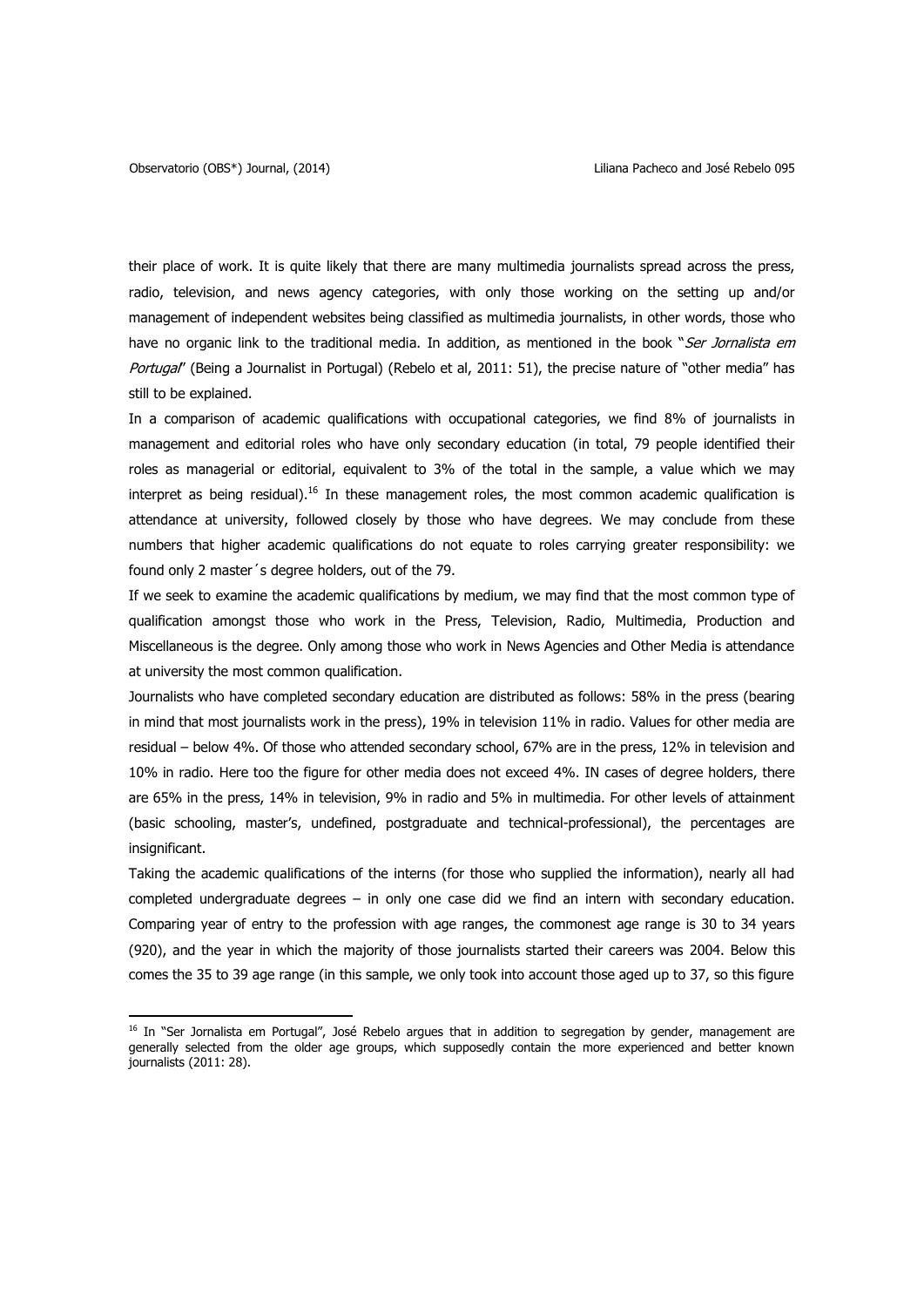should be read as those between the ages of 35 and 37 - 763 journalists), a good proportion of them having started work between 2001 and 2002. For the 25 to 29 age range we find 563 persons, of which almost half (217) started work in 2011.





Source: CCPJ (data for 2011)

2011 was really an exceptional year for numbers of entrants into nearly all media. Television, for example, broke the symbolic barrier of 50 entrants in 2011 alone (75).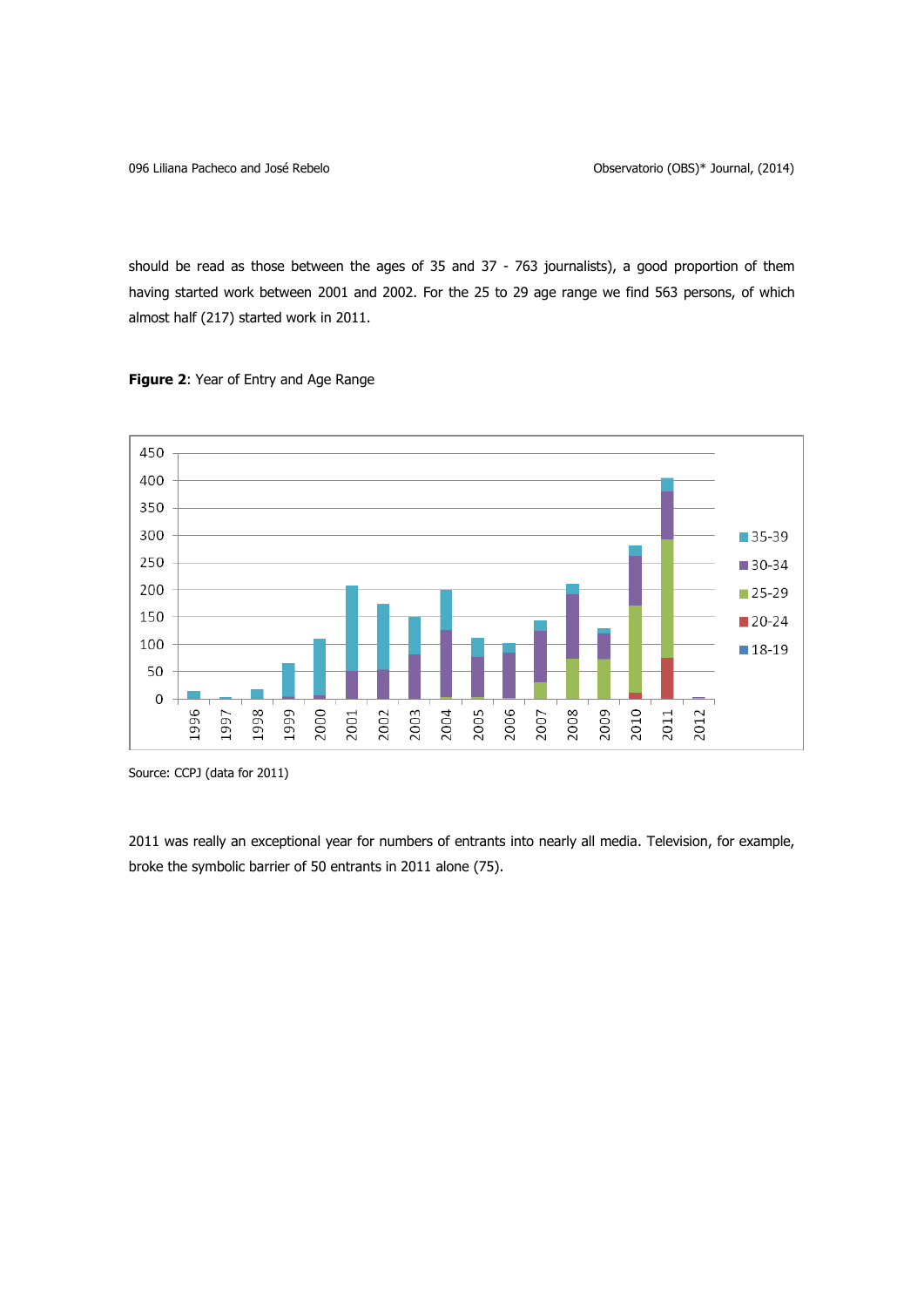

### **Figure 3:** Year of Entry and Traditional Media

 $\overline{\phantom{a}}$ 

Active professional journalists aged 37 or under occupied senior positions in the traditional media. A look at the district wise composition of young journalists confirms the dominance of the Lisbon district (37% of the respondents). Only 8% of the respondents belong to the Porto district. Then come the Coimbra district and the Autonomous Regions, but with very low, residual percentages.<sup>17</sup> Remy Rieffel describes a similar situation in France, where there is a heavy concentration of journalists in the Paris region. He explains this by the fact that the main offices of the major national editorial groups are in the capital and its metropolitan area, as well as to the centres of political, economic and cultural decisionmaking. Such proximity encourages contacts between the journalistic and ruling elites in France (2003, p.134), and we believe these conclusions regarding such similarities can be extrapolated to Portugal, unlike what happens in the US or Germany, where editorial boards are more widely dispersed in geographical terms.

The interpretation of these numbers may be affected by the suggestion that many local media organizations do not demand that journalists have the professional licence, and often employ people who are not legally entitled to work as journalists. Such situations are of residual significance in the national media, which are mostly to be found in the metropolitan areas of Lisbon and Porto.

Source: CCPJ (data for 2011)

<sup>&</sup>lt;sup>17</sup> When regional newspapers became 'postage paid', one of the compensatory measures was that all journalists working on them should have a professional licence, which was often not the case. This rule led to an increase in the numbers of licensed professional journalists working outside the Lisbon and Porto metropolitan areas (Rebelo, 2011: p.155).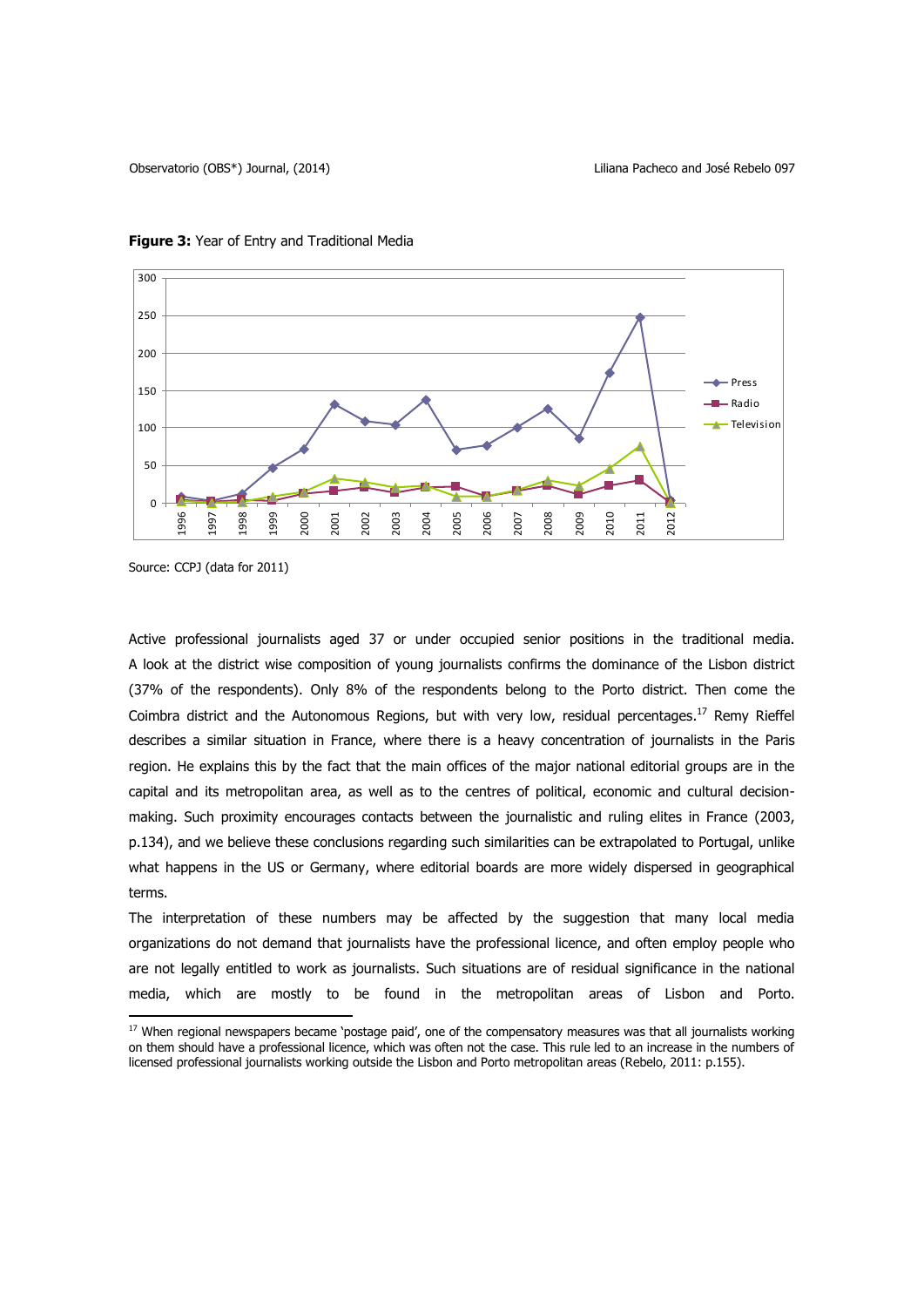While for journalists as a whole geographical area is closely related to the rate of feminization in the profession, which is most clearly visible in the Lisbon metropolitan area, among these younger journalists the rate of feminization is broadly uniform across the country, as are their academic qualifications (Rebelo, 2011: 158). There is no imbalance between the metropolitan areas of Lisbon and Porto and the rest of the country, with the degree being the commonest form of qualification in almost all districts. As far as employment is concerned, fewer than 2% stated that they are unemployed.<sup>18</sup> The most common form of contractual tie is the salaried journalist situation. 16% of journalists are self-employed, and 3% of journalists chose not to specify their employment status.



**Figure 4:** Employment Situation of Young Professional Journalists

Source: CCPJ (data for 2011)

 $\overline{\phantom{a}}$ 

A look at employment status by gender shows that there are more men than women (one man more) in only one category, unemployment. For all other categories – salaried worker, self-employed or undefined,

<sup>&</sup>lt;sup>18</sup> Remy Rieffel warns that employment numbers in journalism need to be interpreted with care, given that some journalists are reluctant to state they are unemployed and because the Committee classifies them as workers as long as they perform a significant number of jobs on a collaborative basis (2003: 133).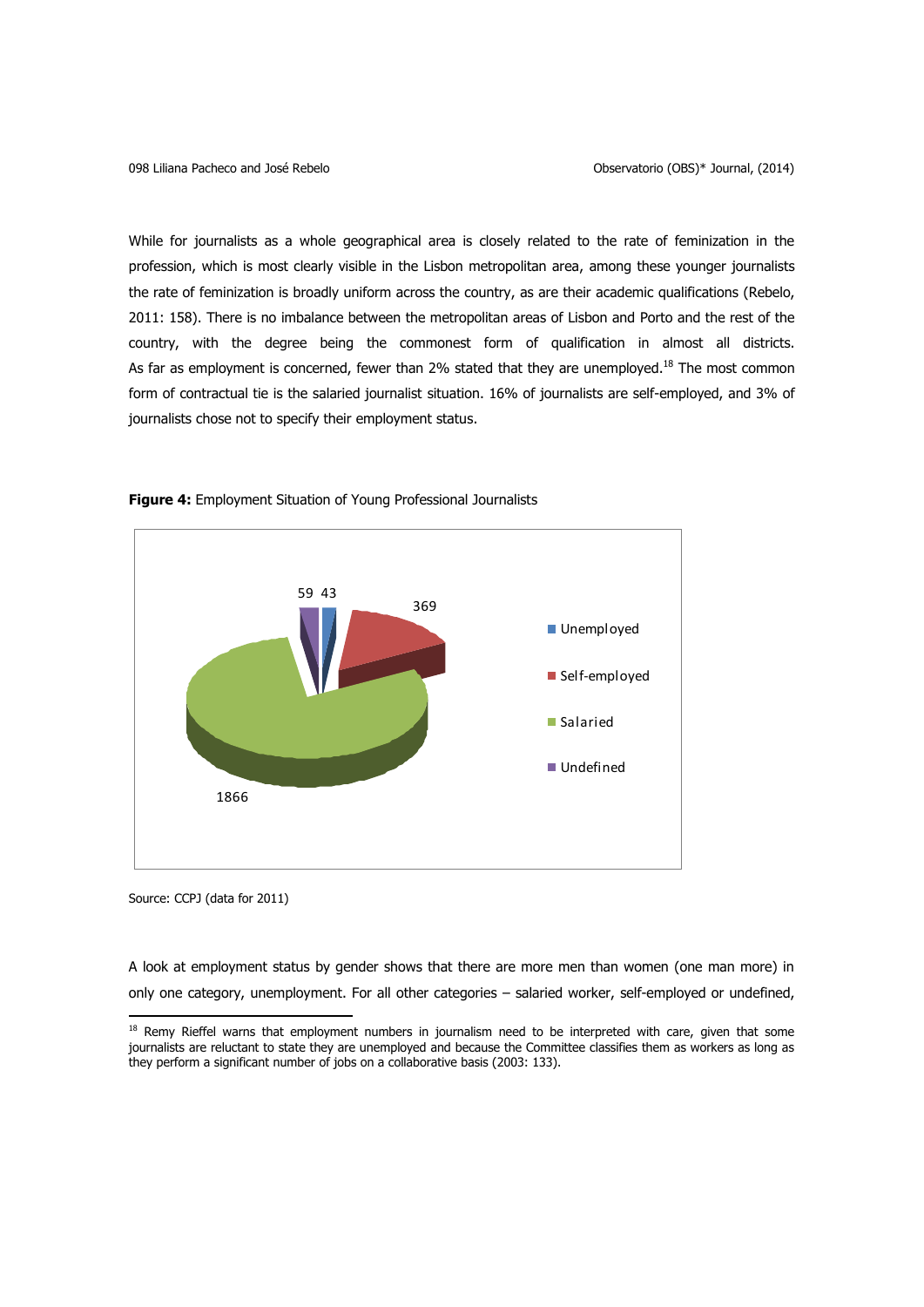$\overline{a}$ 

women are in the majority. By age range, those aged 30 to 34 are the most numerous among the unemployed, salaried workers and the self-employed. Only in the "Undefined" category is the 25 to 29 age range more numerous. It is curious to note that 44% of unemployed journalists are aged between 30 and 34. At first sight it seems that most of the unemployed are not among recent graduates (with the introduction of the Bologna process in higher education and with three-year degrees, new graduates in media or journalism courses finish at the age of 21). In the 20 to 24 age range we have just one case of unemployment, but we should bear in mind that our sample is made up of those who have a professional licence, and not of the hundreds of recent graduates in journalism and similar courses who, when they fail to get a job, do not even apply for the professional licence and so are not included in these numbers. In breaking down employment status by medium, we find almost all the unemployed in the "Undefined" category. For news agencies, the press, multimedia, production, radio, television and miscellaneous the most common form of contract type is the salaried journalist. The only medium in which we find more selfemployed journalists is "Other" (which may just mean that these journalists want to leave all possibilities open and not limit themselves to just one medium).

In examining the type of medium by gender, men are in the majority only in the "Undefined" and "Other" categories. In all other cases – news agencies, the press, multimedia, production, radio, television and miscellaneous – there are more women than men.

Most young journalists are single. This fact should be seen in the light of a more general social trend, whereby the number of marriages has fallen overall and the average age of marriage, according to the most recent National Statistics Institute (INE) figures<sup>19</sup>, is already above 30 for men and 28 for women. Even so, the percentage is still high – 75% of the total. Next come married journalists, with 21%. Those who are divorced or in civil partnerships are far fewer in number i.e. 3% and 1% respectively. We find only two each for the widowed or undefined, probably because this is a youthful sample.

<sup>&</sup>lt;sup>19</sup> In terms of trends, between 2004 and 2010 the number of marriages between people of opposite sexes fell 19.2%, and the average age at marriage went from 30.9 to 34.1 years for men and from 28.5 to 31.6 years for women. Cf. Indicadores Sociais 2010, Instituto Nacional de Estatística, p.39, available at [http://www.ine.pt/xportal/xmain?xpid=INE&xpgid=ine\\_publicacoes&PUBLICACOESpub\\_boui=132425996&PUBLICACOES](http://www.ine.pt/xportal/xmain?xpid=INE&xpgid=ine_publicacoes&PUBLICACOESpub_boui=132425996&PUBLICACOESmodo=2) [modo=2](http://www.ine.pt/xportal/xmain?xpid=INE&xpgid=ine_publicacoes&PUBLICACOESpub_boui=132425996&PUBLICACOESmodo=2)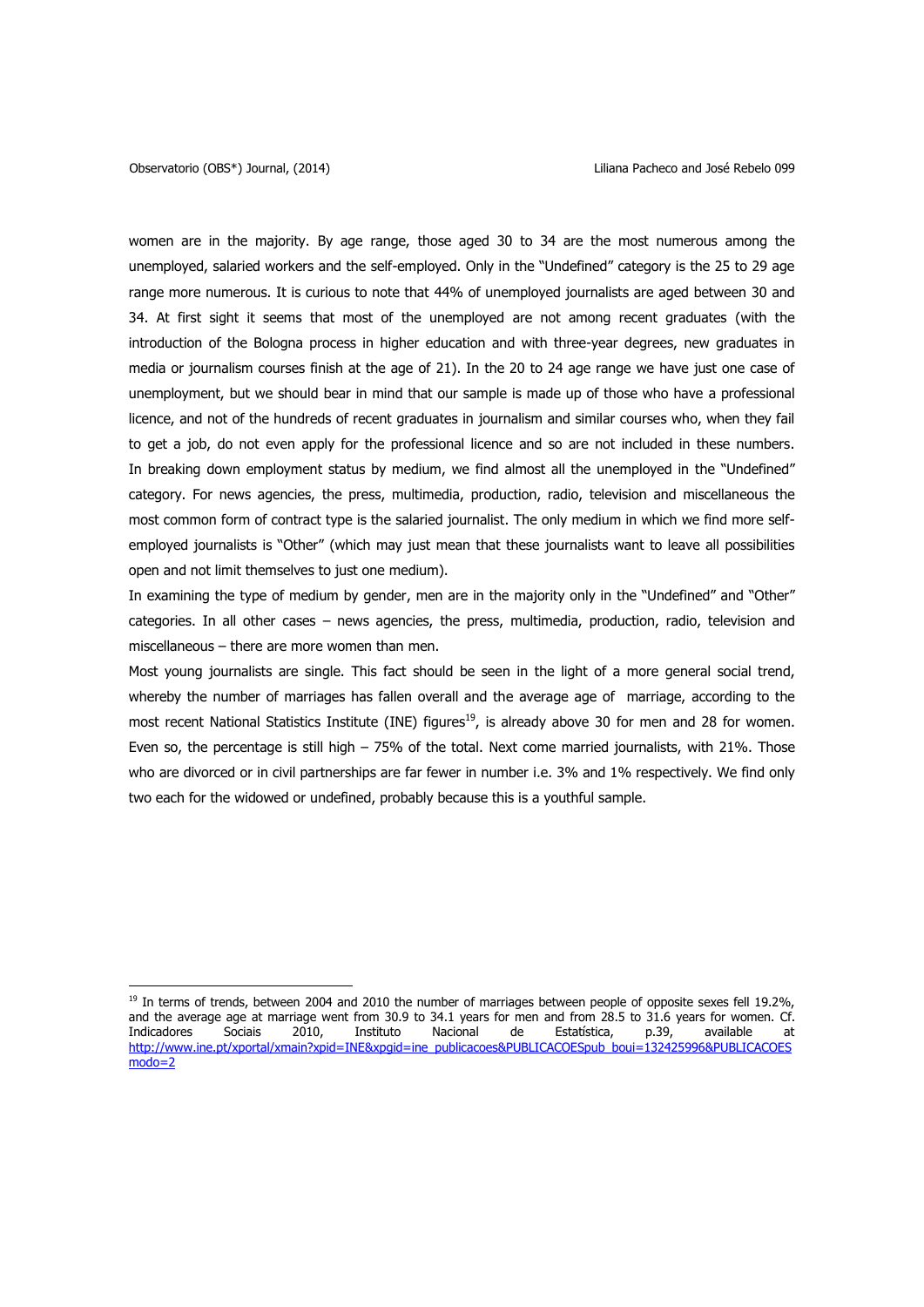

**Figure 5:** Marital Status of Young Journalists

l

An analysis of marital status and gender shows that there are more single women journalists up to age 37 (76%) than men (73%); in percentage terms there are more young male journalists who are married (24%) than there are women (20%). Although these differences are not very significant, we may assume that young female journalists may feel greater pressure to devote themselves to their careers, delaying marriage and procreation, while men are not normally affected by these issues. The high number of single persons may be accounted for by the fact that this is a profession with long hours, variable shifts, and often having to work at weekends, aspects which may adversely affect social and family life. $^{20}$ 

Source: CCPJ (data for 2011)

 $^{20}$  The writer hopes shortly to analyse these issues in greater depth, based on the answers to a survey of this group which is being conducted by the FCT-funded team currently working on the "Young Journalists" project at CIES-IUL.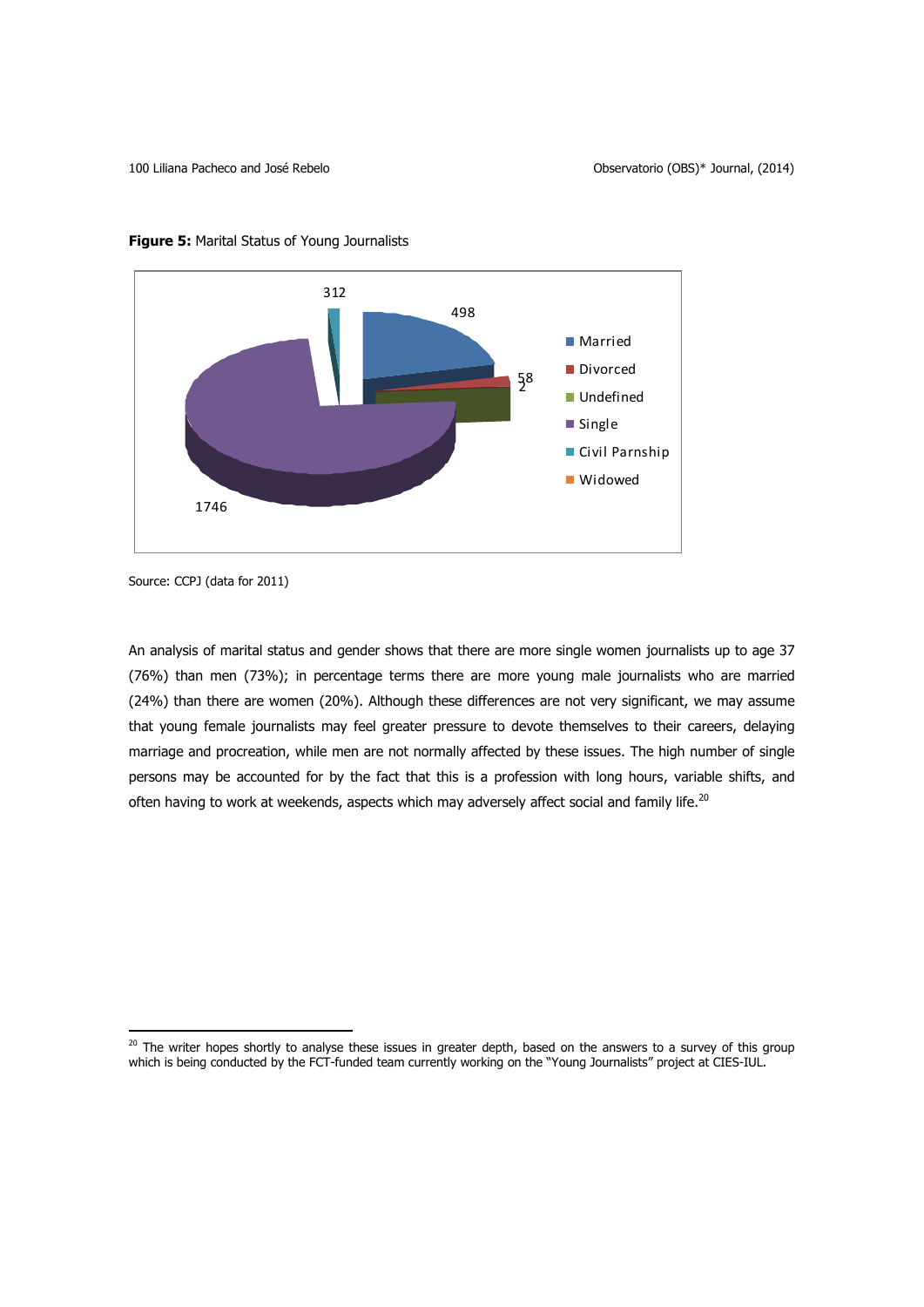



Source: CCPJ (data for 2011)

 $\overline{\phantom{a}}$ 

The percentage of divorced persons is the same for both sexes (3%), as is those who are in civil partnerships – a little above 1%. Breaking this down by type of licence, single status is the most common for both those who hold the professional licence and those who hold a provisional licence. New data made available by the CCPJ in March 2012, which included a new variable, the field in which journalists obtained their degrees, enable us to draw some further conclusions: first, the number of eligible journalists in the sample of those born after 1975 fell from 2,337 to 1,965.<sup>21</sup> Of those 1,965 journalists or aspiring journalists, 1,585 had attended or completed a university course (approximately 81%). Of this group, 1,155 provided information on the courses they had attended. An analysis of the fields in which they studied shows that the largest number of journalists studied Communication Studies (330), followed by Journalism (201), Media (217), and Culture and Media (69), while nearly all the rest are spread across

 $21$  From 2011 onwards, professional licenses had to be renewed not every two years, but two calendar years since the last renewal. That is to say, there is no longer a mandatory renewal time for all journalists, but renewals now occur every month, so data on journalists is constantly changing.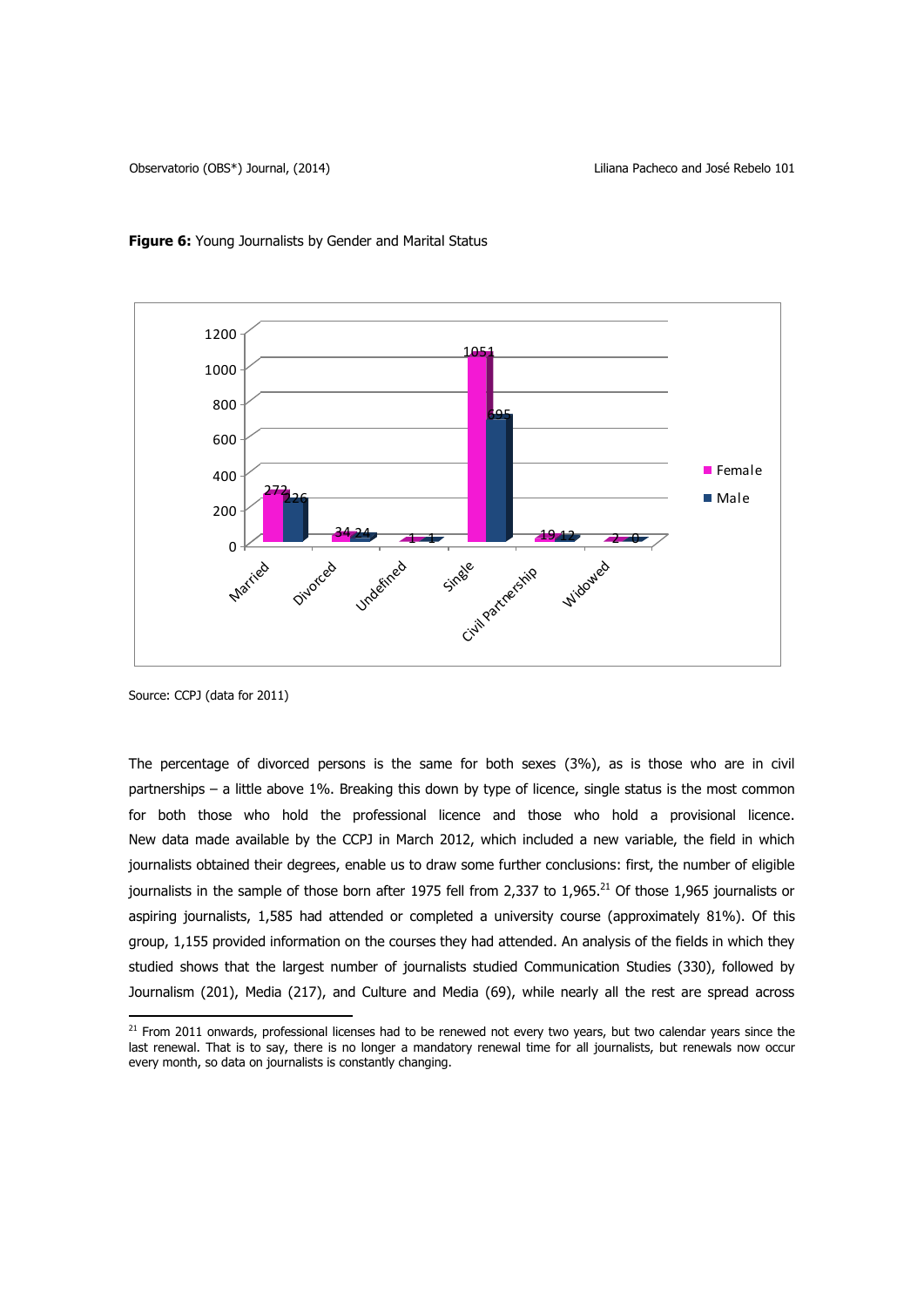$\overline{a}$ 

other courses in the field of communication. The above data indicates that a higher degree in journalism is a pathway to entry to the profession. The different disciplines which are highlighted are Law (19), Economics (13, of which two are Master's degrees) and International Relations (12, one holds a Master's degree). This reflects the quest for specialization in one particular area, a need which many journalists say they feel. In other words, they look for a general degree in journalism followed by a Master's degree in a specialized field.

We have sought to complement the data in this study with information drawn from the Personnel Tables (*Quadros de Pessoal*)<sup>22</sup> of the Strategy and Planning Office of the Ministry of Solidarity and Social Security, which relate to the year 2009. With this information we have been able to analyze journalists' salary levels. While CCPJ data are provided by the journalists, these figures enable us to compare the information with numbers provided by the media companies themselves. We should however point out that these figures relate only to journalists who have full-time contracts and receive their full salary. In all cases they are arithmetical averages. <sup>23</sup>

An age-based analysis shows that those who born after 1975 earn less than those who are older, a situation which may be directly related to seniority in the profession. In the under 37 group, by role, the average salary of a male Editor in Chief is €1,551.93, while a woman in the same position earns €1,177.52 (a difference of almost €400). Among journalists, the gender gap in salaries is not as wide, but is still present: men earn on average €1,211.18 and women €1,052.04. A male editor earns on average €1,462.27 and a female editor €1,324.20. The gender gap is widest for correspondents, where male salaries are on average €2,666.11, while the average female salary is €1,655.59.

<sup>&</sup>lt;sup>22</sup> Personnel Tables (*Quadros de Pessoal*) are produced annually by the Strategy and Planning Office of the Ministry of Solidarity and Social Security (Gabinete de Estratégia e Planeamento, Ministério da Solidariedade e Segurança Social) and derive from a compulsory survey of all "individual or corporate persons who employ workers", "national, regional and local administrative departments and public bodies employing workers on the legal basis of an individual work contract, in relation to those workers alone". We are therefore discussing all workers in the private sector and those in the public sector who have individual work contracts.

 $^{23}$  In the national Catalogue of Professions, journalists are in group 2 – Specialist, Intellectual and Scientific Professions, and within this category they fall into the sub-category of Writers, Journalists and Similar Professions.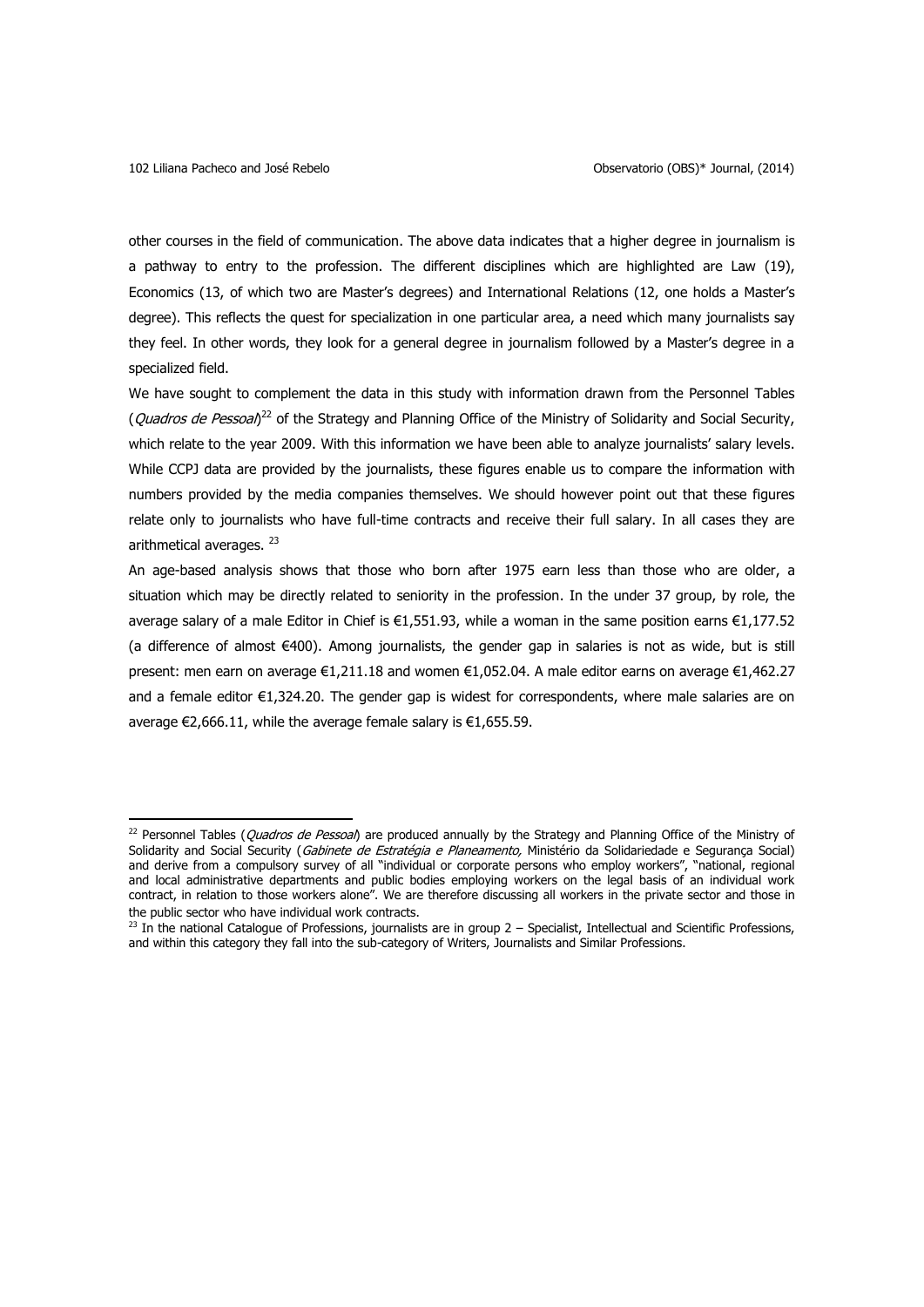

**Figure 7:** Remuneration of Writers, Journalists and Similar Professions by Gender

Source: Personnel Tables (*Quadros de Pessoal*) 2009 (GEP/MSSS)

An analysis of remuneration for this same sample (those born from 1975 onwards), and comparing it with academic qualifications shows that, for journalists and correspondents, having a university education does not equate to higher pay; on the contrary, it is those with secondary and post-secondary education who have the highest levels of pay. However, in all other roles – editor in chief, editor and other writers, journalists and similar professions, higher qualifications correspond to higher pay. Matching roles to districts, it is no surprise that the highest levels of pay for all roles are found in the Lisbon district: editor in chief, journalist, correspondent, editor and other writers, journalists and similar professions. This is explained by the fact that the major national media companies have their head offices and main editorial offices in the capital.

If we look for the opposite, that is to say in which districts salaries by type of role were lowest; we may observe that there are several districts in which average remuneration for some roles is close to the minimum wage, which at the time was  $\epsilon$ 450.<sup>24</sup> The district with the lowest average remuneration for editors in chief was Castelo Branco (€599.12); the average wage of journalists in the Viana do Castelo

l

<sup>&</sup>lt;sup>24</sup> Cf. Ministry of Labour and Social Solidarity Decree-Law 246 /2008 of 18 December: [http://www.dgert.mtss.gov.pt/trabalho/rendimentos/smns/smn\\_2009.htm](http://www.dgert.mtss.gov.pt/trabalho/rendimentos/smns/smn_2009.htm)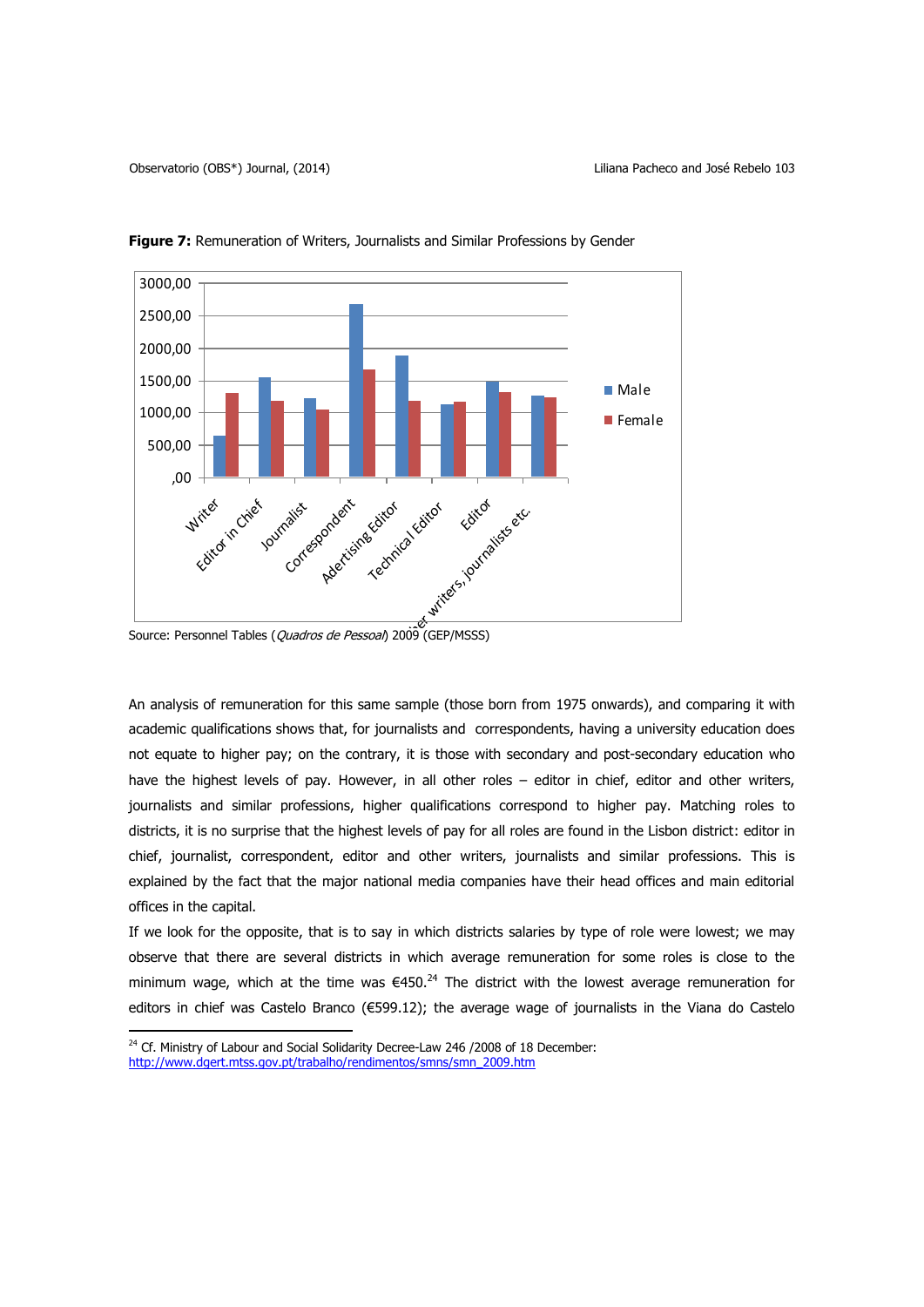district was €462.93; editors had the lowest average salaries in the Braga district (€560.34), while Viseu was the worst district for remuneration of "Other writers, journalists or similar professions" (€450).

| <b>District</b>          | Writer         | Editor in<br>Chief | <b>Journalist</b> | Correspondent  | Advertising<br>Editor | <b>Technical</b><br>Editor | Editor       | Other<br>writers,<br>journalists<br>etc. |
|--------------------------|----------------|--------------------|-------------------|----------------|-----------------------|----------------------------|--------------|------------------------------------------|
| Aveiro                   | $\bullet$      | $\blacksquare$     | 726.71            | $\bullet$      | 670.00                | 695.00                     | $\mathbf{r}$ | 629.11                                   |
| Beja                     | ä,             |                    | 911.12            |                | 1373.12               |                            |              | 858.51                                   |
| Braga                    | ¥.             | 1058.00            | 684.20            | $\blacksquare$ | $\bullet$             | $\mathbf{r}$               | 560.34       | 500.00                                   |
| Bragança                 | 393.40         | 742.19             | 704.76            |                |                       | $\blacksquare$             |              | 516.73                                   |
| Castelo<br><b>Branco</b> | $\epsilon$     | 599.12             | 1004.87           | ä,             | ä,                    | 900.00                     | $\mathbf{r}$ | 777.91                                   |
| Coimbra                  | ×.             |                    | 713.65            | $\blacksquare$ | $\mathbf{r}$          | $\mathbf{r}$               | 641.46       | $\sim$                                   |
| Évora                    |                |                    | 965.38            |                |                       |                            |              |                                          |
| Faro                     | ä,             | ä.                 | 1018.72           | ä,             | $\mathbf{r}$          | ä,                         | 1425.00      | 1128.67                                  |
| Guarda                   | $\mathbf{r}$   |                    | 734.55            | $\mathbf{r}$   | $\mathbf{r}$          | $\mathbf{r}$               | ¥.           | 637.00                                   |
| Leiria                   | $\blacksquare$ | ×,                 | 758.97            | $\bullet$      | 1244.67               | 610.00                     | $\mathbf{r}$ | 924.65                                   |
| Lisboa                   | ä,             | 1653.42            | 1242.76           | 2150.64        | 1653.92               | 1220.14                    | 1502.67      | 1479.37                                  |
| Portalegre               | $\mathbf{r}$   | ÷.                 | 698.50            | $\sim$         | 1035.86               | $\mathbf{r}$               | $\mathbf{r}$ | $\sim 10^{-1}$                           |
| Porto                    | 1300.00        | 721.33             | 1016.28           | 1170.75        | 1113.13               | 1113.58                    | 1140.15      | 920.91                                   |
| Santarém                 |                |                    | 687.56            |                |                       | 519.59                     | 628.83       | 862.33                                   |
| Setúbal                  | 900.00         | $\mathbf{r}$       | 880.59            | $\blacksquare$ | $\blacksquare$        | 1125.00                    | 756.38       | 1011.10                                  |
| Viana do<br>Castelo      | ¥.             | 750.00             | 462.93            | Ĭ.             |                       | $\mathbf{r}$               | ¥.           | 1101.93                                  |
| Vila Real                | $\mathbf{r}$   | ÷.                 | 742.30            |                |                       | 450.00                     | ÷.           | 641.50                                   |
| Viseu                    | $\blacksquare$ | ä,                 | 649.40            |                |                       | $\blacksquare$             |              | 450.00                                   |
| Madeira<br>region        | ä,             | 1191.02            | 1164.50           | ä,             | 718.42                | $\blacksquare$             | $\epsilon$   | 1280.00                                  |
| Azores<br>region         |                | 857.50             | 896.02            |                | $\epsilon$            | 644.15                     | 875.63       |                                          |

**Table 3:** Remuneration of Writers, Journalists and Similar Professions by District and Job Type

Source: Personnel Tables (Quadros de Pessoal) 2009 (GEP/MSSS)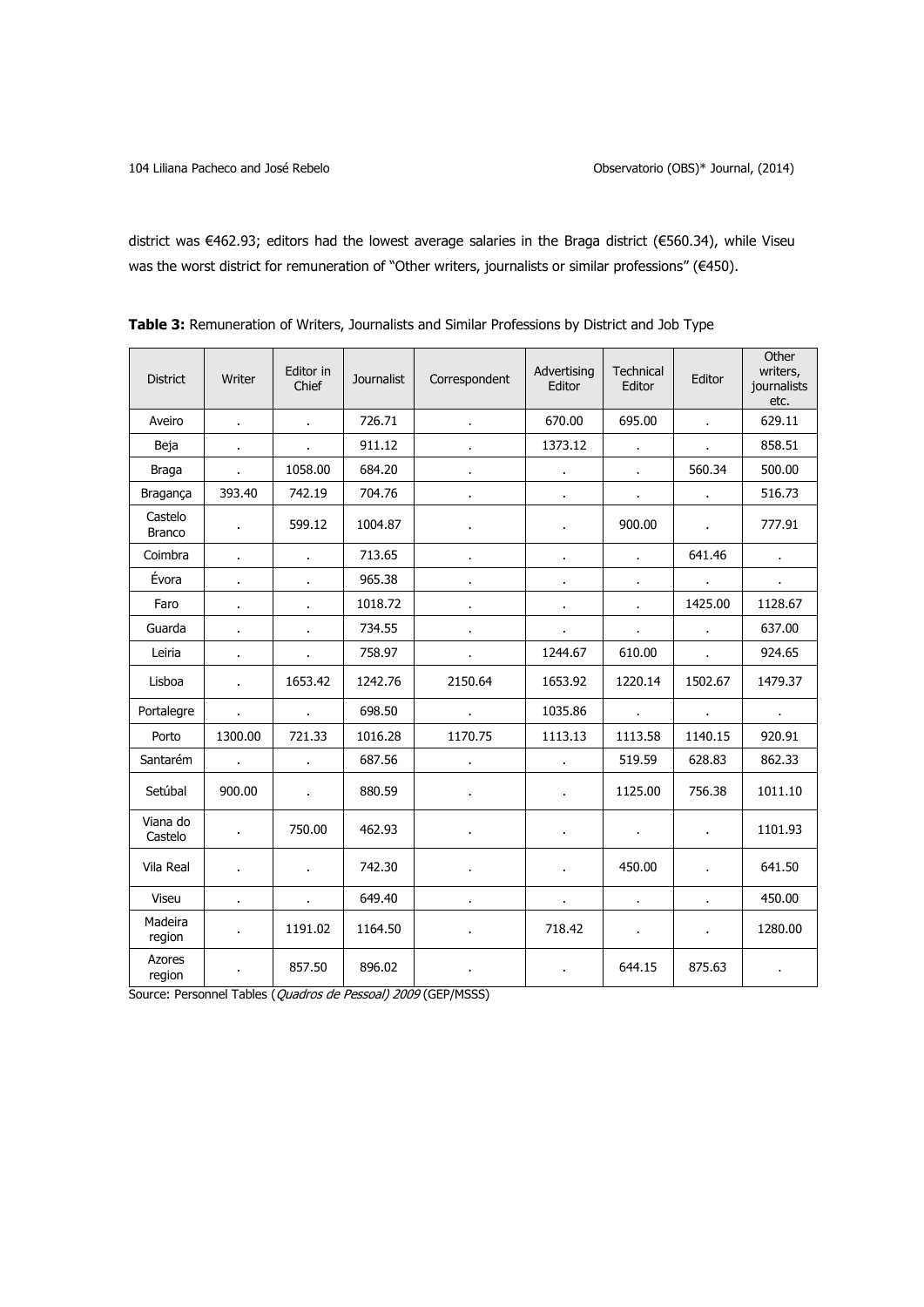This table also enables us to measure disparities in salaries for each job type by district, for those born in 1975 or later. The average salary of an Editor in Chief varies between €599.12 and €1,653.42. The average salary of an editor varies between approximately €560.34 and €1,502.67. That of journalists varies between slightly lower values – from €462.93 up to €1,242.76, on average. Another noteworthy fact is the number of districts in which there are neither editors in chief nor editors, while only the districts of Lisbon and Porto have correspondents.

As far as remuneration by type of medium is concerned, once again it is male workers who are better paid. These data cover various job types (not just in journalism). But it can be seen that radio is the media field with the lowest remuneration, while TV and news agencies offer the highest. Below these are editors of magazines and other periodicals, followed by newspaper editors and activities related to film, video and TV programmes.

In line with expectations, for all job types the best-paid positions are those in which the jobholder has a no fixed term (i.e. permanent) contract of employment. Below these are fixed-term contracts, followed by undefined term temporary contracts and those who do not fit any category.

The data supplied by the CCPJ does not enable us to comment on the social origins and educational trajectories of young journalists. But the team led by José Rebelo, who worked on the Sociological Profile of the Portuguese Journalist and is currently conducting the study entitled "The New Generations of Journalists in Portugal" (of which this writer is a part), hopes shortly to submit results on this and other aspects of the study, based on a survey of this precise group of 1,965 journalists. Other aspects which we will examine using the above-mentioned survey are entering the profession, working conditions, constraints on access to the profession, and relationships with the new information and communication technologies.

## **Conclusion**

The study was undertaken with the hypothesis that the current generation of young Portuguese journalists is different from earlier generations because of the ways in which they enter the profession, their training, their professional practices and their relationship with technology. This has enabled us to define the profile of the young Portuguese journalist, based on the sociographical analysis of the CCPJ data: she is a woman aged just over 30 and in all probability works in the Lisbon metropolitan area. In addition she is single, has a degree in Journalism, Communication or Media Studies, has done a professional internship and may have undertaken postgraduate course. She probably works in newspapers, is employed on a salaried basis with a fixed-term work contract, and holds a journalist's professional licence. She is not a manager in the media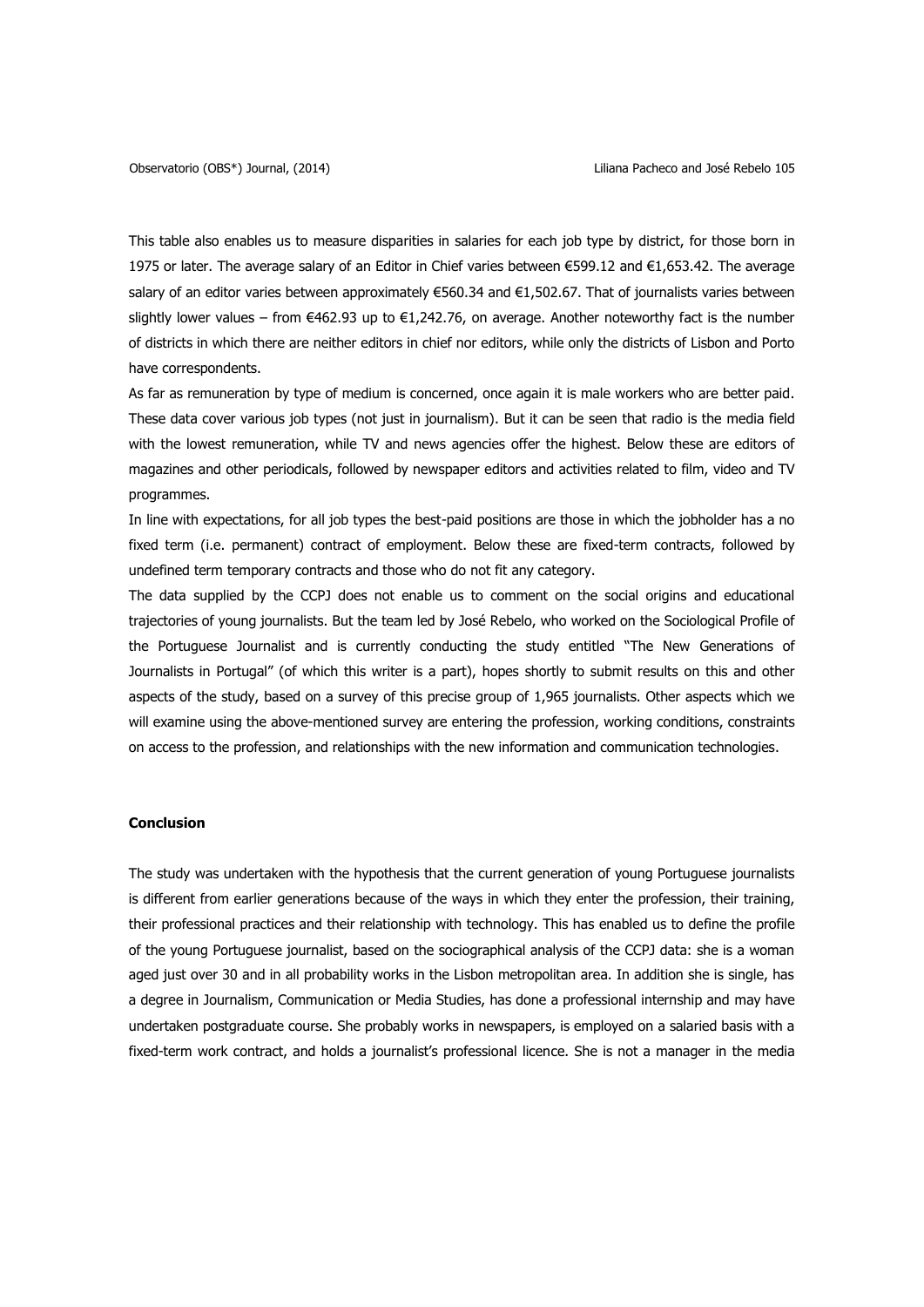company she works for, but rather an active full-time journalist. Her salary is around €1,200 per month. A man in her position would have a slightly higher salary, and would be more likely to have risen to a management position. Other variables remain the same, despite the gender difference. There are several differences if we compare this profile to that of the previous generation of Portuguese journalists (Rebelo et al., 2011): above all, he was male, and his qualifications lay somewhere between secondary and higher education. He would have been equally likely to have been working in the Lisbon metropolitan area, and be working in newspapers. Despite being a journalist, he could rise to a management position. We do not have salary data to enable us to make an income comparison. We have also attempted to map the changes which have taken place (and are still ongoing) in the media sector in recent years, and the way in which the resulting constraints define this new generation of journalists and the very concept of journalism itself.

The field of journalism is corrupted by the abundance of spare labour (whether specialized or not), in the form of those who are prepared to work at very low cost or even for no remuneration at all (Graça, 2007: 128). In this study we have confined our sociographical analysis to those who hold a professional journalist's licence. We have no data on the hundreds (or thousands?) of aspiring journalists who emerge from the universities every year and cannot find jobs in the sector, nor do we have the actual numbers of the unemployed in the profession.

The financial crisis, new technologies, time constraints, principles of professional ethics facing a more commercial approach on the part of the media, and the insecurity associated with new forms of work in journalism are some of the challenges facing the profession. It is young people who face the bulk of those challenges, those who have been in the profession for only a short time and are less protected. While insecurity is a problem in other professions too, it is particularly so in journalism because it jeopardizes the principle of freedom of the press and is closely tied to the concept of democracy itself. We cannot yet see how journalists may overcome the fact that they are cogs in a non-stop machine, subjugated to the industry in which they work (Graça, 2007: 150). Financial constraints create increasing insecurity in terms of their professional status, and new players take on some of the functions which were hitherto reserved for the media. The crisis is not uniform across all media segments – it is the press which is the main victim. The partial loss of identity these professionals are suffering in their day-to-day lives is reflected in their posture towards their peers, their bosses, the general public and other social actors. In analysing journalism's current situation in the light of the macro-social changes taking place in the West, as Graça suggests - "underlying the hypothesis is the idea that journalism is a part of and is affected by (…) the enormous changes which today's societies are undergoing as a result of technical and economic progress and the globalizing tendencies of neo-liberalism. By this we mean the combination of technological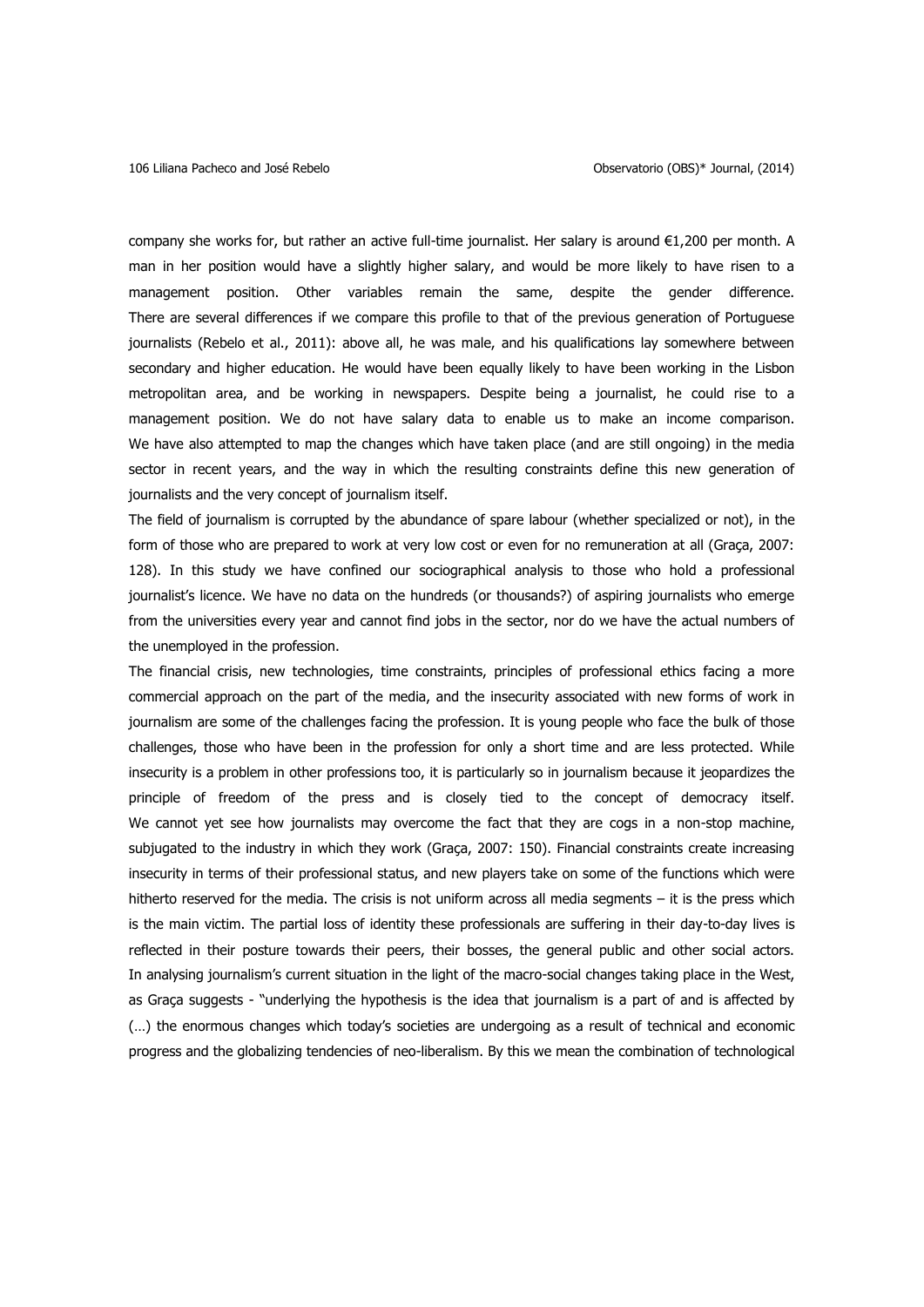innovation with the realities of the commercial world, at a time when the market is being imposed as the only mechanism for regulating the economy" (Graça, 2007: 13) – we must also reflect on who the new journalists are who are the future of the profession, what their education and training have been, and on their role and motivations in a field which is of such crucial importance for the democratic model of society.

# **Sources:**

Comissão da Carteira Profissional do Jornalista **(**[http://www.ccpj.pt/ccpj.htm\)](http://www.ccpj.pt/ccpj.htm) Instituto Nacional de Estatística – Indicadores Socais, 2010 [\(http://www.ine.pt/xportal/xmain?xpid=INE&xpgid=ine\\_publicacoes&PUBLICACOESpub\\_boui=132425996&](http://www.ine.pt/xportal/xmain?xpid=INE&xpgid=ine_publicacoes&PUBLICACOESpub_boui=132425996&PUBLICACOESmodo=2) [PUBLICACOESmodo=2\)](http://www.ine.pt/xportal/xmain?xpid=INE&xpgid=ine_publicacoes&PUBLICACOESpub_boui=132425996&PUBLICACOESmodo=2) Fórum de Jornalistas ( [http://forumjornalistas.wordpress.com/\)](http://forumjornalistas.wordpress.com/) Projeto Jornalismo e Sociedade [\(http://futurojornalismo.org/np4/home.html](http://futurojornalismo.org/np4/home.html)) Lei 1/99 de 20 de Setembro (Estatuto do Jornalista) Lei 2/99 de 13 de Janeiro (Lei da Imprensa) Lei da Concentração dos Média Quadros de Pessoal 2009 do GEP/MSSS Sindicato dos Jornalistas [\(http://www.jornalistas.eu/\)](http://www.jornalistas.eu/)

### **References:**

Accardo, Alain (1998) Journalistes Précaires, Journalistes Au Quotidien, Agone

- Alves, Nuno de Almeida, Frederico Cantante, Inês Baptista e Renato Miguel do Carmo (2011) Jovens em Transições Precárias. Trabalho, Quotidiano e Futuro, Lisboa, Editora Mundos Sociais
- Bourdieu, Pierre (1998) On Television, The New Press, Nova Iorque
- Correia, Fernando (2006) Jornalismo, Grupos Económicos e Democracia, Lisboa, Editorial Caminho
- Correia, Fernando (1998) Os Jornalistas e as Notícias. A Autonomia do Jornalista em Questão, Lisboa, Caminho
- Deuze, Mark (2004) Journalism studies beyond media: On ideology and identity, Ecquid Novi 25 (2): 275-293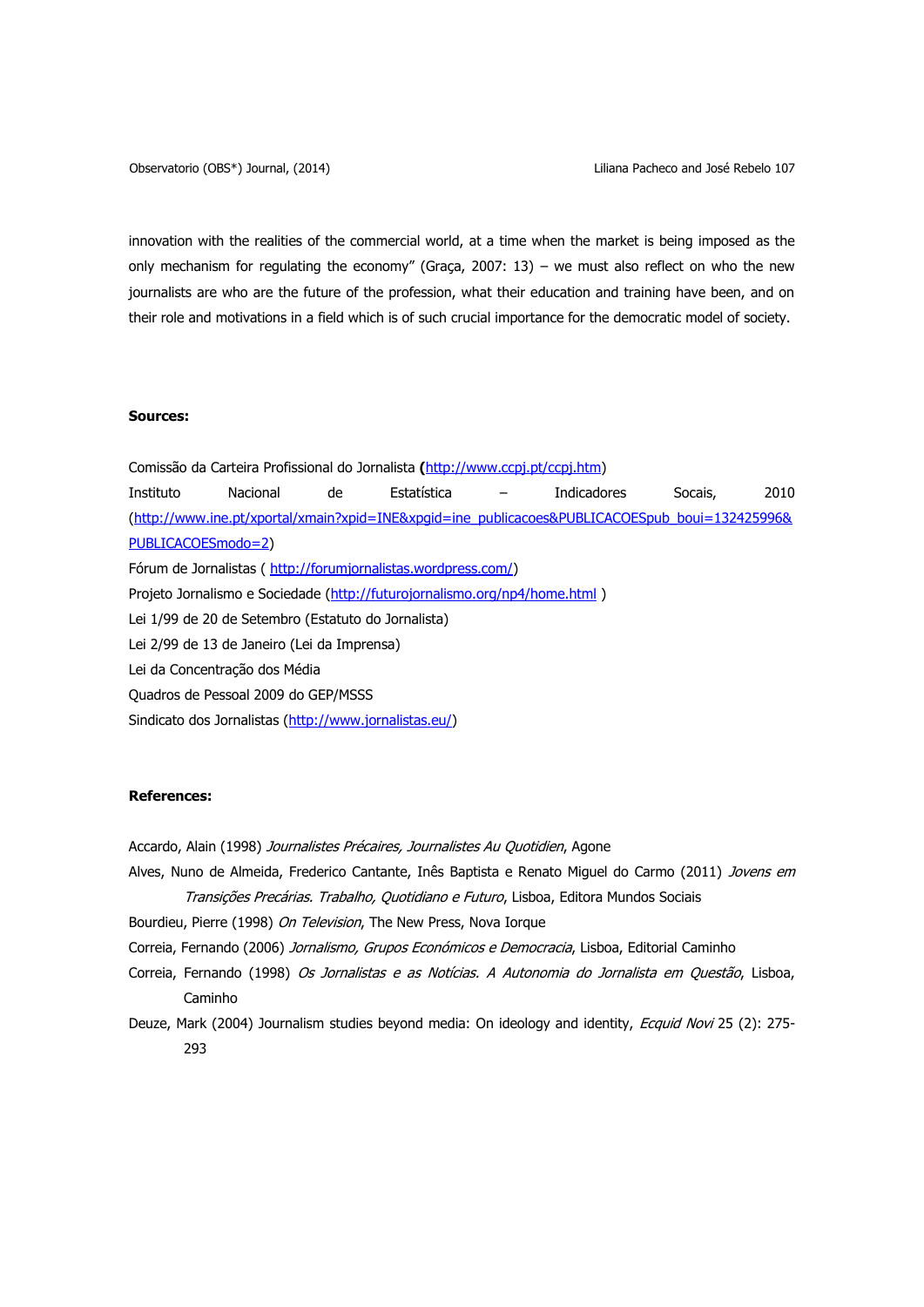Fidalgo, Joaquim (2008) O Jornalista em Construção, Porto Editora

- Fidalgo, Joaquim (2005) Jornalistas na busca inacabada de identidade, disponível em < [http://repositorium.sdum.uminho.pt/handle/1822/7435>](http://repositorium.sdum.uminho.pt/handle/1822/7435)
- Garcia, José Luís e José Castro (1993) "Os Jornalistas Portugueses", Sociologia Problemas e Práticas, 13, pp. 93-114
- Garcia, José Luís (2009) Estudos sobre os Jornalistas Portugueses Metamorfoses e Encruzilhadas no limiar do séc. XXI, Instituto de Ciências Sociais da Universidade de Lisboa
- Garnham, Nicholas (1990) Capitalism and Communication Global Culture and The Economics of Information, London: Sage
- Gonzague, Arnaud (2001) A l'origine du Mal Journalism. Écoles de Journalism: prêt-à-penser ou prêts à penser? in Uzine. Internet. Disponível [<http://www.uzine.net/article544.html>](http://www.uzine.net/article544.html)
- Graça, Sara Meireles (2007) Os Jornalistas Portugueses. Dos Problemas da Inserção aos Novos Dilemas Profissionais. Coimbra: Minerva Coimbra
- Grevisse, Benoîte (2002) "Democracia e Informação. Uma proposta de leitura dos media para um novo equilíbrio iornalístico", Media, Jornalismo e Democracia Comunicações apresentadas ao seminário Internacional, Lisboa: Livros Horizonte
- Mathien, Michel (1995) Les Journalists, Paris, Presses Universitaires de France
- Michel Mathieu, Nicolas Pélissier e Rémy Rieffel (2001) "Avant propos: Figures du Journalism, Critique d'un Imaginaire Profissionale", in Quaderni, 45, Sorbonne, sapientia, automme, pp.49-52
- Matos, José Nuno, Nuno Domingos e Rahul Kumar (2012) Precários em Portugal Entre a fábrica e o "call center", Lisboa: Edições 70, Colecção Le Monde Diplomatic
- Mesquita Mário (2000) "[As profissões dos media na era da comunicação transnacional](http://catalogolx.cm-lisboa.pt/ipac20/ipac.jsp?session=13297R00C650V.45346&profile=rbml&uri=search=TL~!As%20profiss%C3%B5es%20dos%20media%20na%20era%20da%20comunica%C3%A7%C3%A3o%20transnacional&term=As%20profiss%C3%B5es%20dos%20media%20na%20era%20da%20comunica%C3%A7%C3%A3o%20transnacional&aspect=basic_search&menu=search&source=~!rbml)", Revista de comunicação e linguagens, 27, Lisboa, pp. 63-77
- Mesquita, Mário (2004) O Quarto Equívoco: o poder dos media na sociedade contemporânea, Coimbra : Minerva Coimbra, 2ª edição revista
- Neveu, Érik (2001) Sociologie du Jornalism, Paris: La Découverte
- Oliveira, José Manuel Paquete de (1988) "Elementos para uma sociologia dos jornalistas portugueses", Revista de Comunicação e Linguagens, volume 8, pp. 47-53
- Oliveira, Luísa; Helena Carvalho; Luísa Veloso (2011) "Formas atípicas de emprego juvenil na União Europeia". Sociologia, Problemas e Práticas. Lisboa : Mundos Sociais, 66, pp. 27-48
- Paugam, Serge (2000) Le Salarié de la Precarité. Les Nouvelles Formes de l'Intégration Profissionelle, Paris, PUF
- Ramonet, Ignacio (1999) A Tirania da Comunicação, Porto: Campo das Letras